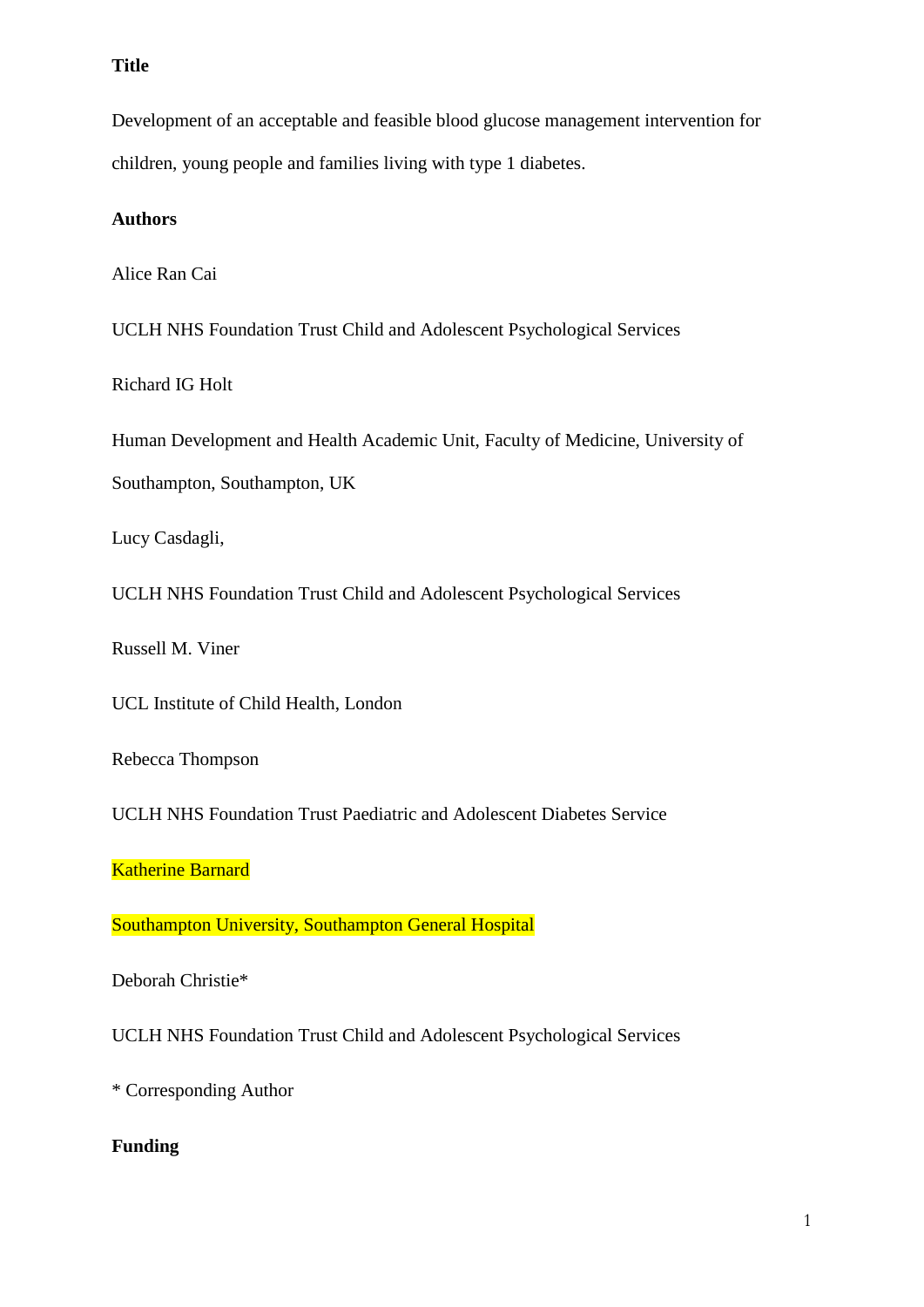This project was funded by a grant from the DRWF (check on award letter title of the grant)

### **Acknowledgement**

We would like to thank the young people and families that took part in the development of the intervention and participated in the focus groups. We would also like to thank Dr Hannah Duncan, Madeline Harris, Louise Potts, Emily Storr and Laura Rose for helping to run the groups.

Additional Journal details required to be inserted here

#### **Abstract**

Hypoglycaemia is the commonest adverse event associated with insulin treatment in both type 1 (T1DM) and type 2 diabetes (T2DM). Fear of hypoglycaemia potentially leads to reduced quality of life underpinned by anxiety and 'hypoglycaemia avoidance behaviours'. Little has been published on interventions that specifically address fear of hypoglycaemia in parents or children and young people in order to improve glycaemic control. We therefore undertook a programme of work aimed at 1) developing an acceptable and deliverable programme that is age-appropriate and addresses the self-identified needs of children and young people with T1DM and their parents in relation to hypoglycaemia and blood glucose management; and 2) assessing the acceptability and feasibility of delivering the programme in a pilot undertaken within a clinical service.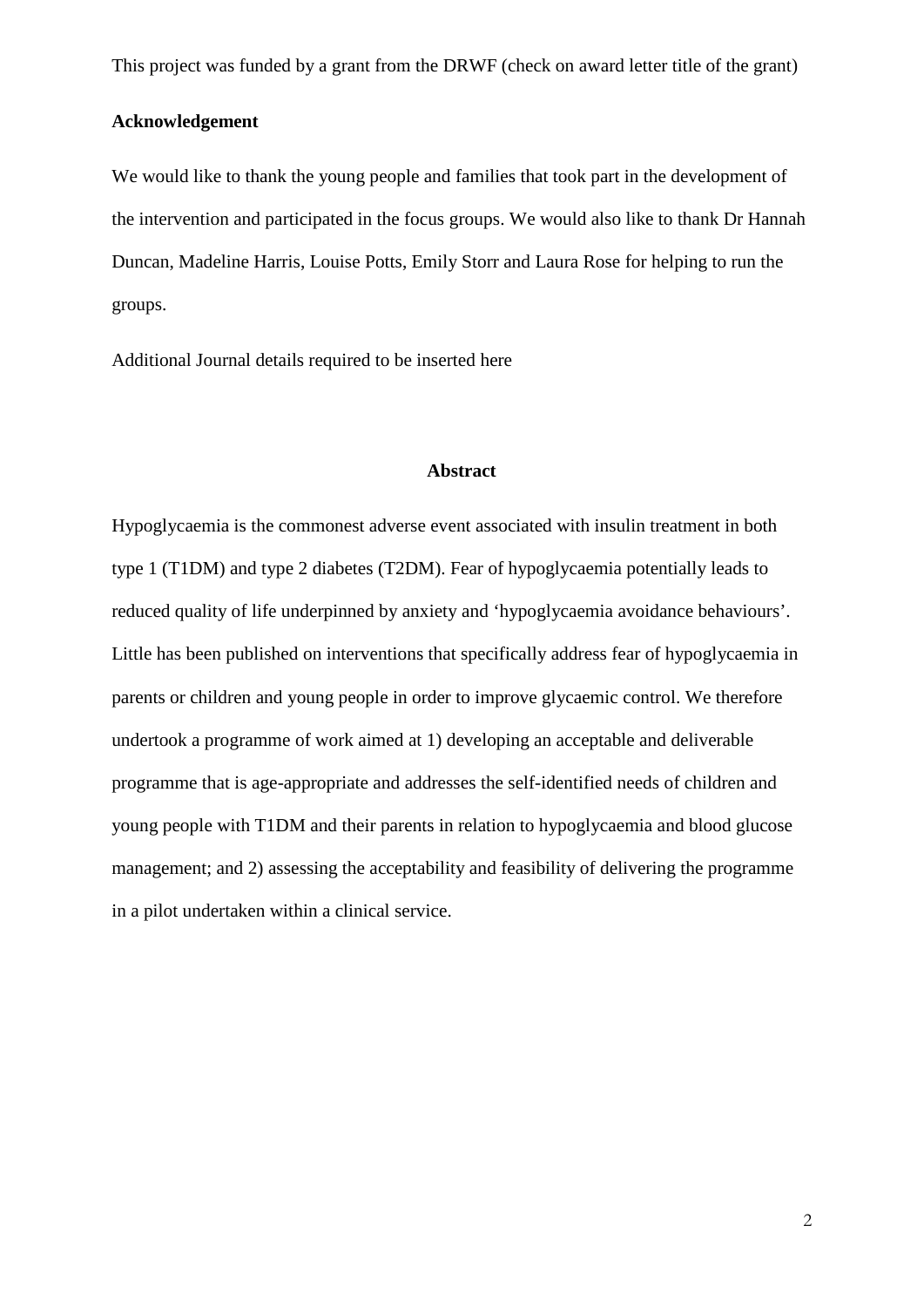### **Introduction**

Hypoglycaemia is the commonest adverse event associated with insulin treatment in both type 1 diabetes (T1DM) and type 2 diabetes (T2DM) diabetes (Wild et al., 2007). Children and families *'learn quickly that hypoglycaemic episodes are physically aversive, potentially dangerous and a source of possible social embarrassment'* (Brouhard, 1987). Fear of hypoglycaemia (FoH) potentially leads to two problems. One being reduced quality of life underpinned by anxiety about frequent monitoring, the relentless nature of daily management and lack of confidence that others are able or willing to provide appropriate care (Barnard et al., 2010). The second is 'hypoglycaemia avoidance behaviours' (Wild et al., 2007) which lead to persistent hyperglycaemia in an attempt to prevent hypoglycaemia. Anxiety and hypoglycaemic avoidance behaviours are seen in both parents and young people with diabetes.

Whilst such fears may be rational, the subsequent rise in glycated haemoglobin  $(HbA_{1c})$  as a consequence of these short term coping responses worsens the risks of longterm complications (Wild et al., 2007). The development of interventions to support children with T1DM is important to overcome this clinical challenge (Barnard, Thomas, Royle, Noyes, & Waugh, 2011). Although there is an extensive literature on proposed psychological and psycho-educational programmes designed to address general regimen adherence to improve overall metabolic control in children and adolescents with T1DM (Delamater, 2009; Hampson et al., 2001), little has been published on interventions specifically for parents of children with T1DM that improve glycaemic control. Recently evaluated structured educational programmes have focused on increasing knowledge and skills offering practical ways to reduce  $HbA_{1c}$  and hyperglycaemia; however, behaviour change strategies or focus on FoH are not specifically addressed (Christie et al., 2009; Gregory et al., 2011)

3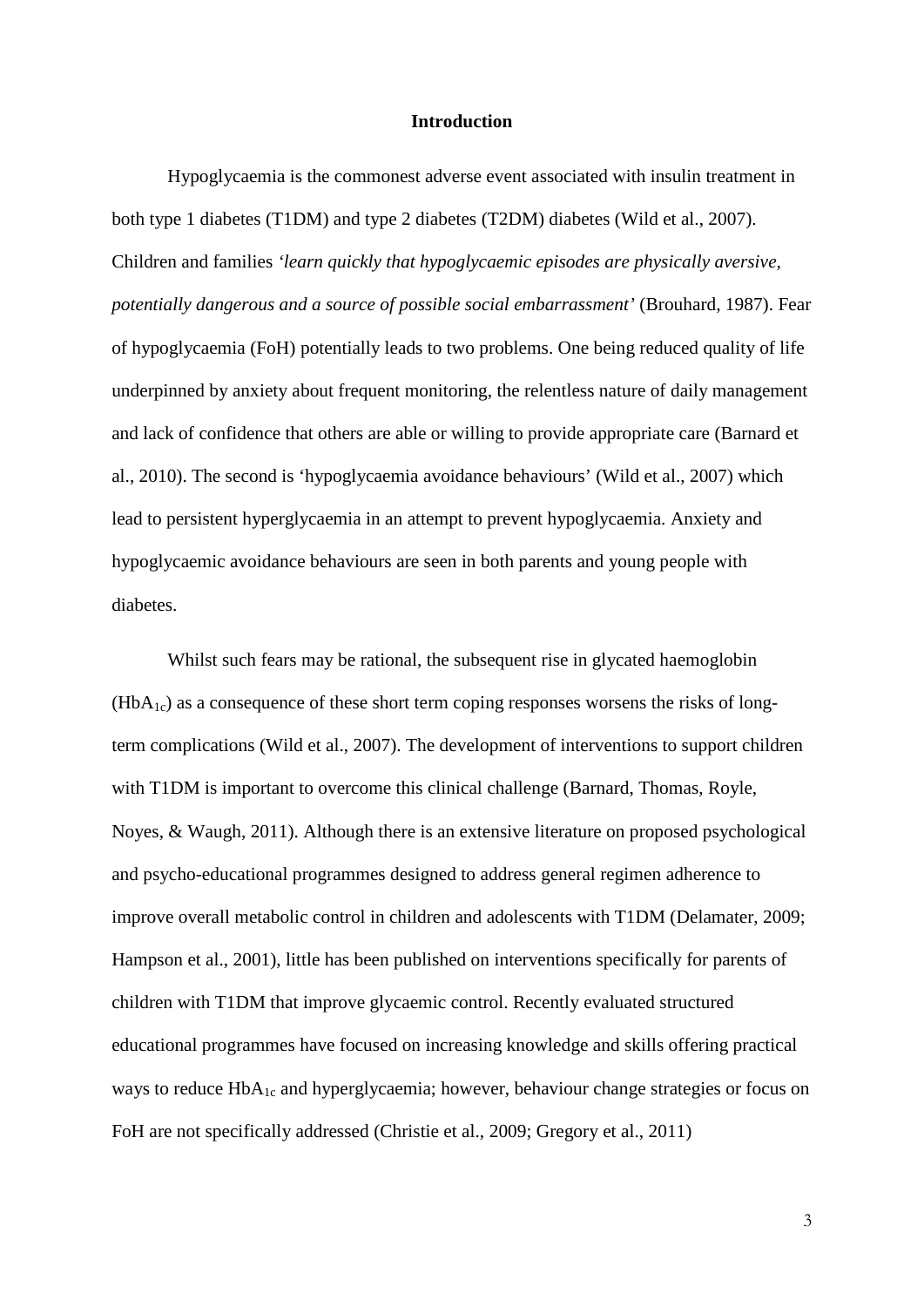In a recent systematic review (Patton, Dolan, Henry, & Powers., 2008), no interventions were found that focus specifically on reducing parental FoH that might mediate or moderate the ability of parents to put education and knowledge into practice. Blood glucose awareness training, one of most well documented training programs for adults (BGAT-2; Cox et al., 1995) and an online version BGATHome.com (Cox et al., 2008), had positive results for adults improving hypoglycaemia awareness and glucose management. However, such programmes are focused on individuals who do not test or do not know that they are hypoglycaemic, and are not necessarily applicable to parents and children who are actively making a choice to avoid hypoglycaemia and who are likely to be regularly recording and adjusting their blood glucose (Nurick and Johnson, 1991).

We therefore undertook a programme of work aimed at 1) developing an acceptable and deliverable programme that is age-appropriate and addresses the self-identified needs of children and young people with T1DM and their parents in relation to hypoglycaemia and blood glucose management; and 2) assessing the acceptability and feasibility of delivering the programme in a pilot undertaken within a clinical service.

### **Methodology**

We undertook our study in three phases, the first two developing and refining the intervention and the third evaluating a pilot of the intervention.

#### **Development**

Semi-structured interviews were conducted with members of the research or medical team. Interviews were conducted with a Diabetes Nurse Specialist, a Health Psychologist who has a child with diabetes, a Clinical Psychologist working in a Diabetes team, and a Professor of Diabetes. These ideas were integrated with themes identified in the literature and the current UCLH clinical structured education programme. The suggested intervention was a 4 session family programme run once a month that would focus on managing hypoglycaemia.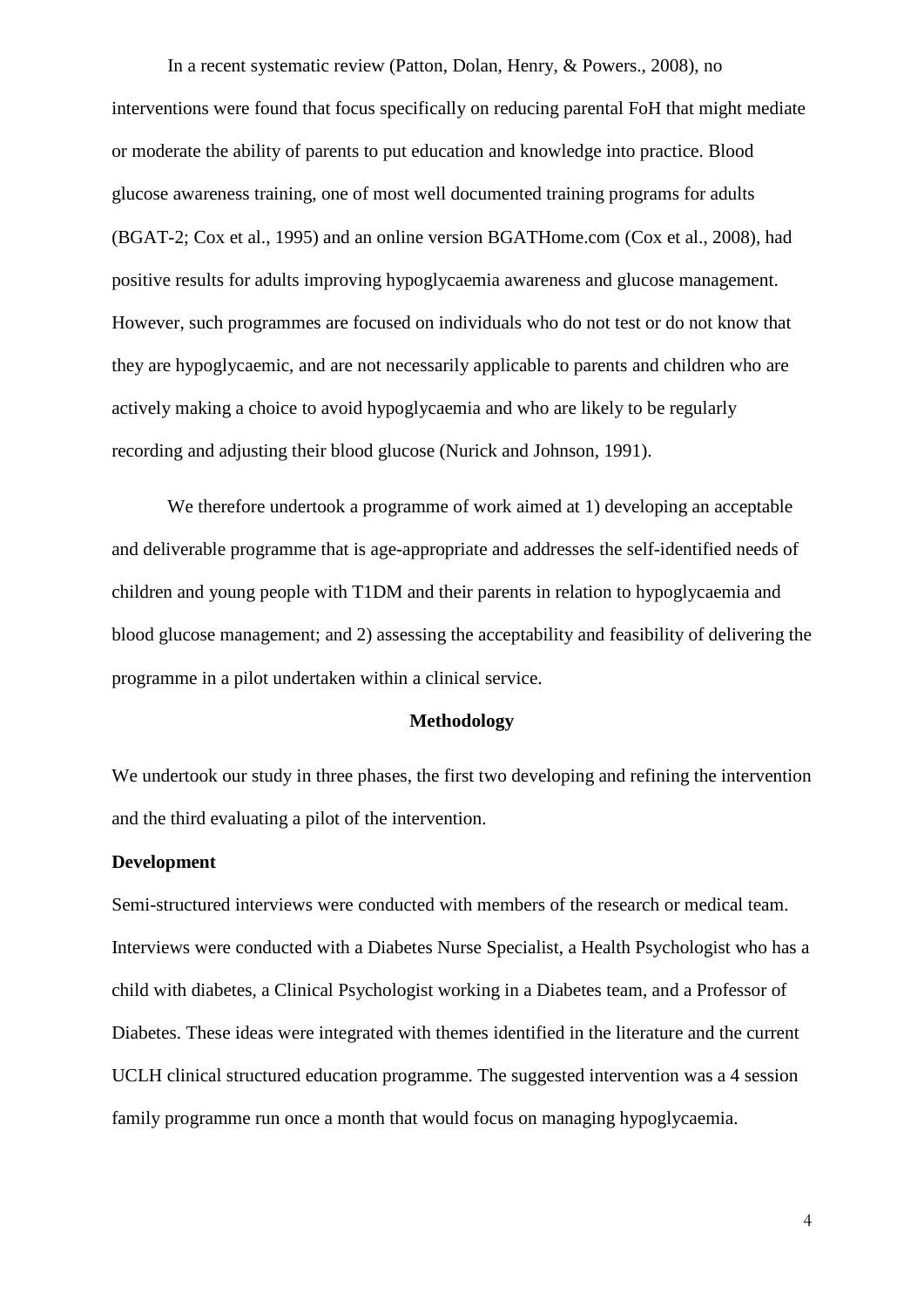Five children and young people attending the Child and Adolescent UCLH Diabetes clinics (median age 10 years, range 9-16; median years living with T1DM 4, range 2-13) and their parents were approached and asked to comment on the proposed intervention and what changes they would want to make.

### **Refining the intervention**

Children, young people, and families (including those who had been previously interviewed) were then invited to review the draft intervention. Three focus groups were run with different age groups, one group for four adolescents (14-16 years old) and four mothers, one group for three children (10-11 years old), two mothers, one father, and one brother, and one group for four children (8-10 years old), four mothers, and one sister. Transcriptions were made from audio recordings of the three groups. Feedback was discussed by the clinical intervention team (DC, LC and AC) and further amendments were made.

### **Delivery of the Pilot study**

Families with children and young people aged between 8 and 16 years old with T1DM were contacted by phone or approached in clinic. Families who agreed to participate were offered a group based on the young person's age and gender. Reasons for non-participation were recorded in order to learn about barriers to participation and ensure equitable access. We used a mixed models approach to evaluate the feasibility of delivery, recruitment rates, interest in participation and effectiveness of the intervention and generate data to inform a full RCT.

## **The intervention**

Feedback from the development interviews indicated that families wanted a single group run over a day and that the content should not be too new or complicated. Young people did not want to think only about FoH but rather annoyance and practicalities of diabetes getting in the way of things. The intervention content and structure was redesigned using these ideas. We incorporated evidence based techniques designed to engage young people in wanting to change their behaviour (Christie & Channon, 2014; George, Iveson, & Ratner, 1999). The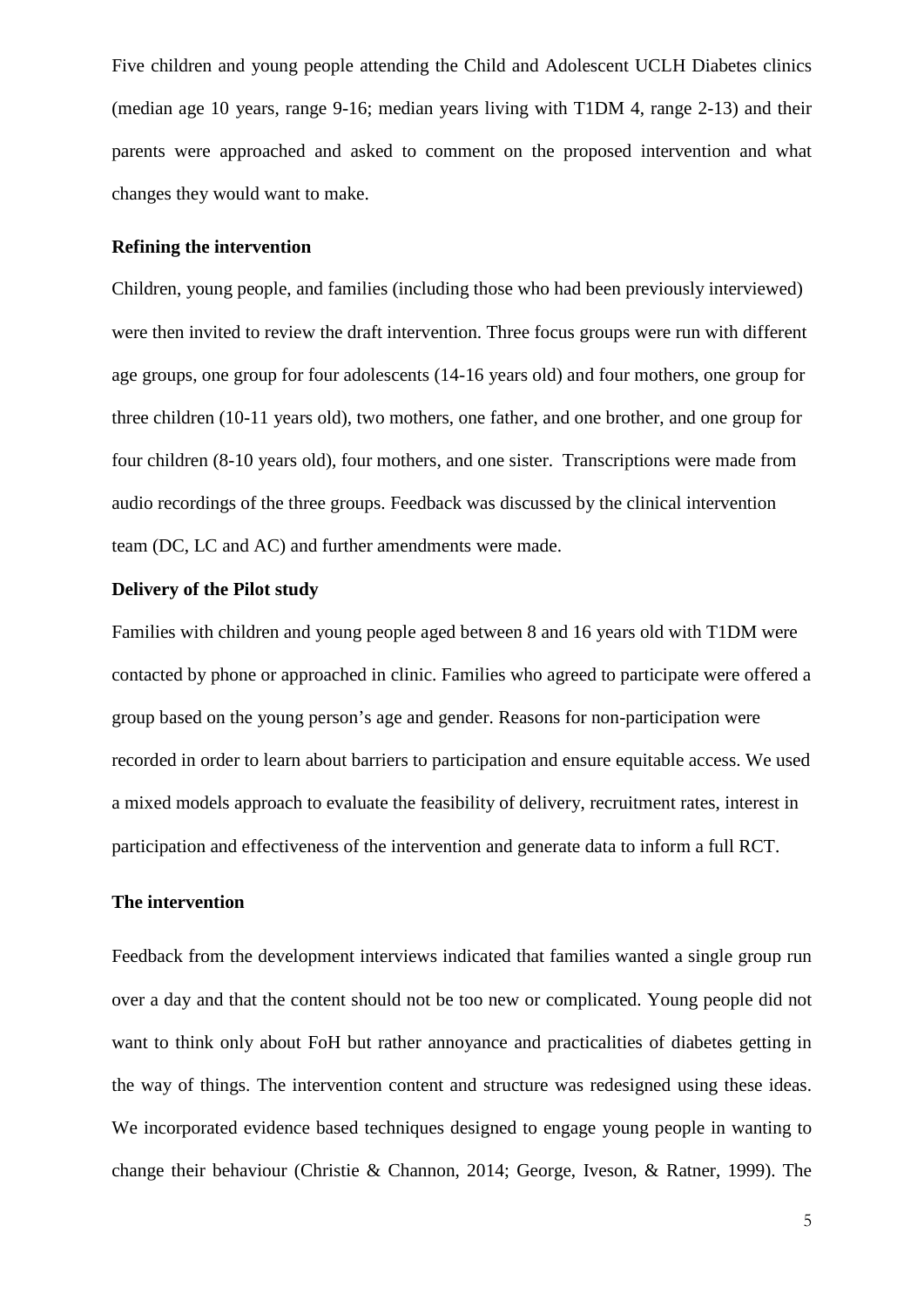workshops were delivered by two clinical psychologists, a diabetes clinical nurse specialist and an assistant psychologist. The workshop included family group sessions on: a) how insulin and food affect blood glucose; b) potential impact of long term high  $HbA_{1c}$ ; c) effects of hypoglycaemia and hyperglycaemia on daily living; d) self-management techniques; and e) talking to people about diabetes with confidence. **Table 1** shows a summary of the different activities that were included in the day.

**Table 1** A summary of the different activities included in the workshop

| <b>Time</b><br>(mins) | <b>Activity</b>                                      |                                                                                                                                                                                                                                                                                                                                                                                                        |
|-----------------------|------------------------------------------------------|--------------------------------------------------------------------------------------------------------------------------------------------------------------------------------------------------------------------------------------------------------------------------------------------------------------------------------------------------------------------------------------------------------|
| 15                    | 'Like' Boards                                        | Ice breaker with flip charts for parents and children in two groups facilitated by<br>staff discussing favourite foods, music, hobbies and activities                                                                                                                                                                                                                                                  |
| 10                    | Introductions                                        | In a large group each person says one true thing and one not true thing about<br>themselves and kids have to guess which is the true thing                                                                                                                                                                                                                                                             |
| 15                    | Questions<br>you want<br>answered                    | Parents and children and young people in separate groups with facilitator<br>thinking about if the day went well what questions they would want answered.<br>Questions are read out and placed on a flip chart.                                                                                                                                                                                        |
| 25                    | <b>Blood</b><br>Glucose and<br>Insulin               | A game to show how insulin works as a key to allow glucose to enter cells and<br>what happens if insulin not present. Kids play the role of the cell, the door, the<br>insulin and blood glucose. Worksheet given out to take home                                                                                                                                                                     |
| 10                    | <b>Break</b>                                         |                                                                                                                                                                                                                                                                                                                                                                                                        |
| 30                    | Factors<br>influencing<br>blood<br>glucose<br>levels | Parents and kids in different groups with a facilitator. Each group given a number<br>of cards describing different factors that affect Blood glucose levels and have to<br>decide if they make blood glucose go up down or both. Facilitator goes through<br>the different cards encouraging young people to give reasons for their choices.<br>Worksheet with correct answers given out to take home |
| 10                    | $HbA_{1c}$ –<br><b>DCCT</b> trial                    | Workshop leader talks through what $HbA_{1c}$ stands for (using developmentally<br>appropriate language) and shows the DCCT complications chart to illustrate why<br>HbA1c is given such importance by parents and clinic staff.                                                                                                                                                                       |
| 40                    | Hypoglycae<br>mia and<br>Hyperglycae<br>mia          | Young people are interviewed as a group by the workshop leader about hypo<br>and hyper symptoms, what the effects on at home and in school and what they<br>need to do to manage both situations.                                                                                                                                                                                                      |
| 10                    | Parents<br>reflections                               | Parents are interviewed and asked what struck them listening to the young<br>people, what they have learned and what they might do differently                                                                                                                                                                                                                                                         |
|                       | Lunch                                                |                                                                                                                                                                                                                                                                                                                                                                                                        |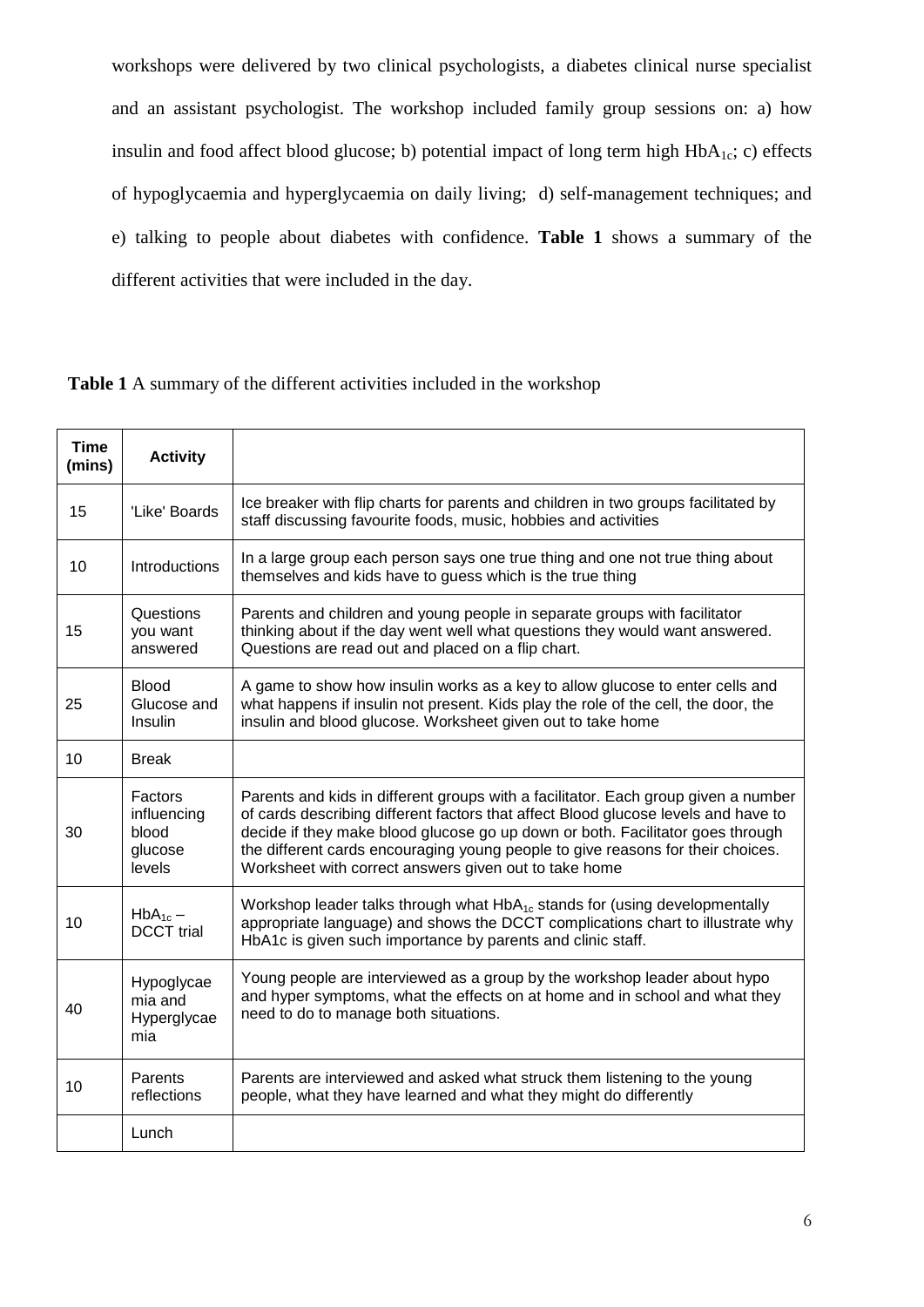| 60        | Parents / 8-<br>12 age group                                    | Young people meet on their own with 2 workshop leaders. The specific activity is<br>designed by the psychologist during the lunch break and depends on the<br>developmental and cognitive level of the group. The aim is to invite kids to<br>identify their strengths abilities and resources and think about ways to answer<br>back questions other people have about diabetes. A variety of media are used<br>during this session |
|-----------|-----------------------------------------------------------------|--------------------------------------------------------------------------------------------------------------------------------------------------------------------------------------------------------------------------------------------------------------------------------------------------------------------------------------------------------------------------------------------------------------------------------------|
|           |                                                                 | Parents are offered a group session facilitated by a workshop leader (qualified<br>psychologist). Parents are invited to use the session to discuss whatever topic<br>they would like to so each session is always different. They are also reminded of<br>the questions they raised at the beginning of the day to see if any of these have<br>been answered                                                                        |
| 15        | Bring back<br>for feedback                                      | Parents return to hear about the output the young people have designed                                                                                                                                                                                                                                                                                                                                                               |
| 10        | <b>Break</b>                                                    |                                                                                                                                                                                                                                                                                                                                                                                                                                      |
| 30        | Question<br>Time                                                | Based on the BBC programme format young people make up a panel and<br>answer the questions that were identified at the beginning of the day. Parents<br>act as the audience                                                                                                                                                                                                                                                          |
| $30 - 40$ | <b>Blueprint for</b><br>success -<br>Going to do<br>differently | Young people are interviewed about what they enjoyed, what they learned what<br>they will do differently as a result of attending the workshop and what they have<br>appreciated about each other. The answers are written on certificates called a<br>Blueprint for success.                                                                                                                                                        |
|           |                                                                 | Parents are then invited to reflect on what they heard their children talk about<br>and asked what they were struck by and what they will be doing differently and<br>asked to contribute their appreciations of the young people                                                                                                                                                                                                    |
| 5         | Evaluation<br>Post it notes                                     | Participants are invited to say in a scale of 1 to 10 whether they would<br>recommend the day to other families with diabetes.                                                                                                                                                                                                                                                                                                       |

Most of the day young people and parents worked together. In the session after lunch the young people and parents were in separate groups each facilitated by a qualified clinical psychologist. The underlying philosophy of the intervention approach came from systemic theories which assume families are aware of what they 'need' to do, however, are not willing, able or ready to put this knowledge into practice. 'Scaffolding' questions help 'draw information out' (Vygotsky, 1987). Learning is a collaborative effort between family and provider reducing the sense of an expert imposing knowledge, which is presumed to be missing, moving towards a shared venture. This active rather than passive approach is effective at eliciting behaviour change in other areas (Albarracin et al., 2005).

### **Participants**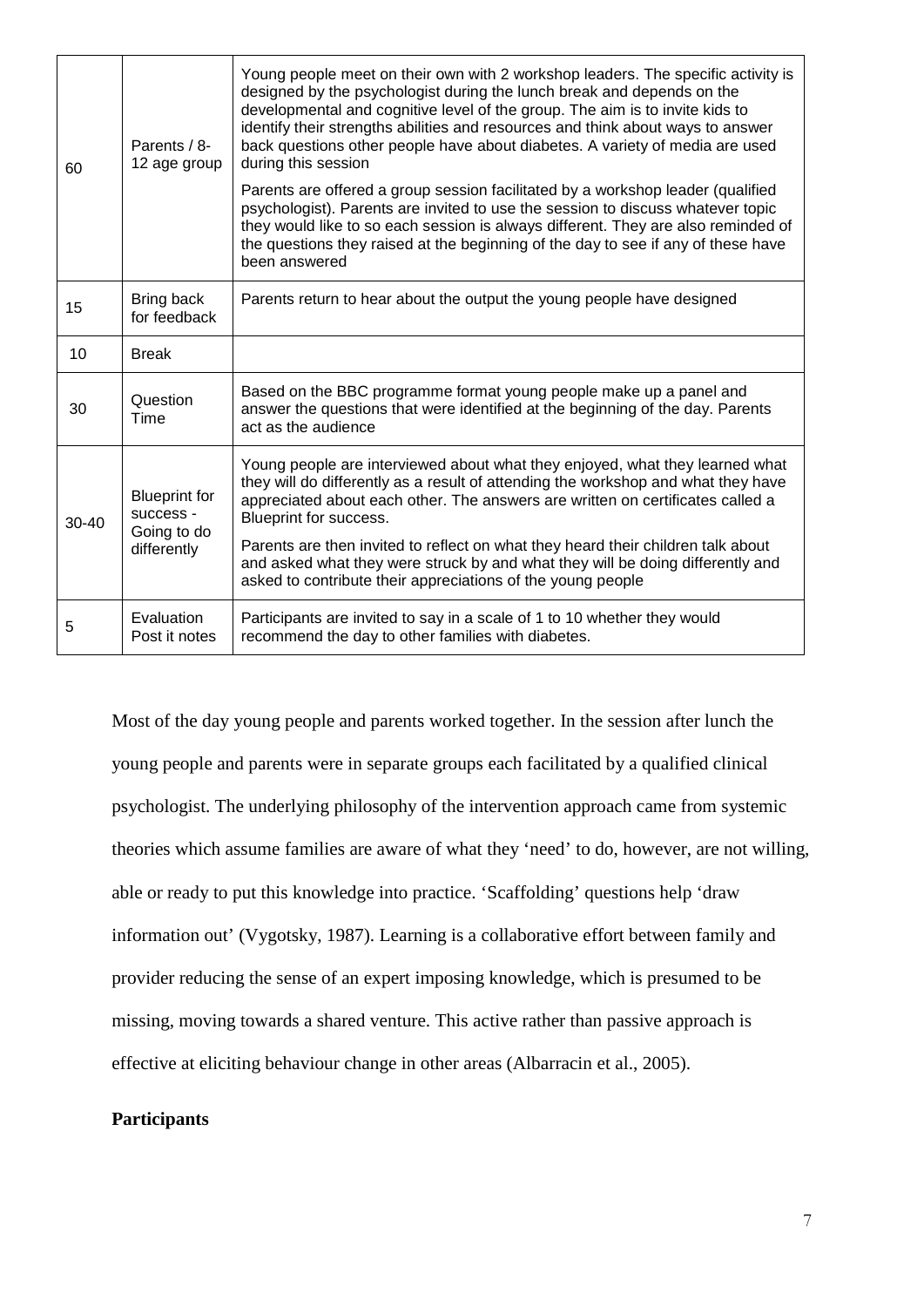Eligible participants were between 8-16 years old, at least 6 months post diagnosis with no additional co-morbid illness and sufficient spoken English to participate in the groups. The Paediatric and adolescent diabetes service at University College London Hospital (UCLH) has approximately 400 children with T1DM, of whom approximately 300 were eligible to participate in the pilot. 25 participants were required to achieve pilot and feasibility objectives. Estimating a dropout rate of 20%, we aimed to recruit 32 participants.

#### **Outcome measures**

Primary outcomes were acceptability and feasibility of delivery of the intervention. Acceptability was assessed using qualitative and quantitative evaluation scores. After each workshop was completed, young people and parents were asked to indicate on a scale, from 1 to 10, how likely they would be to recommend the programme to other young people and families living with diabetes. Feasibility was measured by collecting data on a) the uptake of the programme b) final attendance and drop-out rate and c) potential barriers to participation.

In addition to the feasibility and acceptability data, participants' mean  $HbA_{1c}$  over a period of 12 months before for the pilot study was used as baseline  $HbA_{1c}$ . The first available  $HbA_{1c}$  provided 2 – 6 months after the group was completed was used as the follow up  $HbA_{1c}$ .

One month after the workshop families were contacted and invited to complete follow up questionnaires and asked how useful they had found the day, how much they enjoyed the activities, and how comfortable they were speaking about diabetes since participation. They were also asked if they had changed anything in their diabetes management and asked what benefits they perceived from participating in the program and for feedback on the intervention content, design and delivery.

**Number of hypoglycaemic events.** Parents were asked how many times their child has experienced an episode of hypoglycaemia in the past month.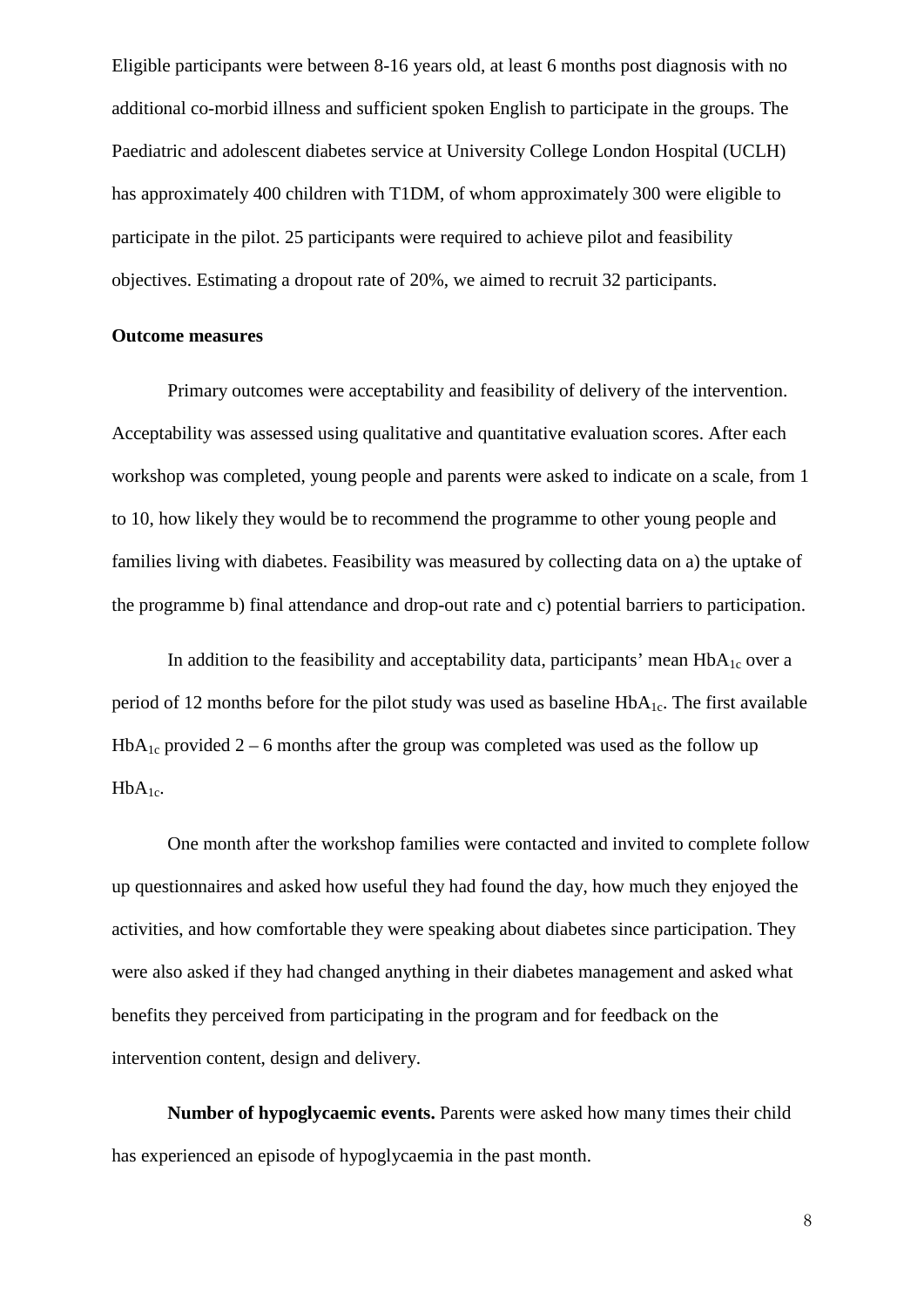**Hypoglycaemia Fear survey (HFS).** The Hypoglycaemia Fear Survey (HFS)-II Behaviour and Worry subscales were developed to measure behaviours and anxiety related to hypoglycaemia in diabetes (Gonder-Frederick, Nyer, Shepard, Vajda, & Clarke, 2011; Gonder-Frederick et al., 2013). The HFS behaviour scale records inappropriate behaviour related to fear (maintenance of high blood glucose) as well as appropriate behaviours involving avoidance of hypoglycaemic risks by other behaviours. FoH is classified as high if participants scored 'often' or 'all the time' on at least one of the items in the worry scale (Hajos, Polonsky, Pouwer, Gonder-Frederick, & Snoek, 2014).

**Additional questionnaires.** Three questionnaires were given to families and young people before and after the groups to see if they would be acceptable and could be easily completed. The three measures used were the diabetes module from the Paediatric Quality of Life Inventory (PedsQL 3.0; Varni et al., 2003) The Diabetes family Responsibility Questionnaire (Anderson, Auslander, Jung, Miller, & Santiago, 1990) and the Self-Care Inventory (La Greca, 1992)

### **Results**

#### **Feasibility**

**Recruitment.** Between 28 July 2014 and 9 December 2014, a total of 89 eligible families (44% females; mean age 12.4 years, range 8-16) were sent study information either prior to attending or during their clinic appointment. They were then approached to take part during clinic or were called on the telephone. Both mothers and fathers were invited to participate in sessions along with their children.

**Uptake of the programme.** Of the 89 contacted 34 (33%) consented to participate  $(41\% \text{ female: mean age} = 11.8 \text{, range} = 8-16)$ 

**Attendance and drop-out rate.** The 34 families were contacted to arrange a convenient date to attend a group. The groups were based on the young person's age (separated into 8-10 year olds, 11-12 year olds, and 13-16 year olds). Four (or five) families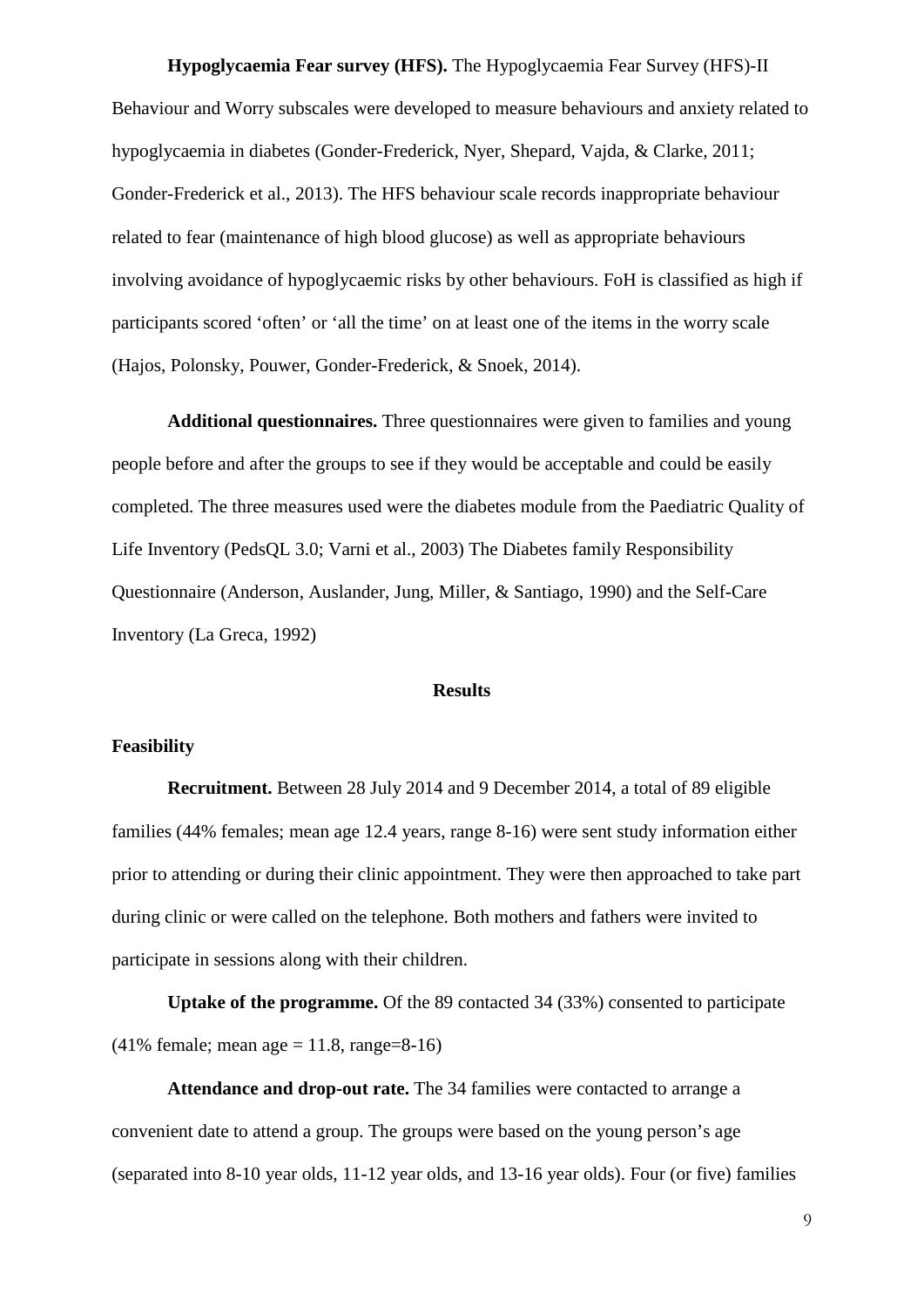were assigned to each group. Single and mixed gender groups were available. Some families requested groups run in the school holidays. This was arranged where possible. All participants were rung the week before the group to remind them of the arrangements. The median number of times families were contacted to recruit them into the study was 4 (range 1 – 8). Families took between 0 to 63 days before agreeing to take part in the study.

One participant withdrew from the study after giving consent with an additional 11 cancelling the week before or on the morning of the group. The final 22 families participated in seven groups  $(2 - 4$  families per group) delivered by 2 qualified clinical psychologists, an assistant psychologist and a diabetes clinical nurse specialist. One group that had been arranged in the half term holiday was cancelled due to insufficient participants for that session (see **table 2).**

|                  |                | Number of<br>children/young<br>people | <b>Number of Parents</b> |                | Age range |
|------------------|----------------|---------------------------------------|--------------------------|----------------|-----------|
| Group            | <b>Boys</b>    | Girls                                 | Dads                     | Mums           |           |
| 1                | $\overline{2}$ | $\mathbf{1}$                          | $\overline{0}$           | 3              | $8-9$     |
| $\overline{2}$   | $\overline{4}$ | $\overline{0}$                        | $\overline{0}$           | $\overline{4}$ | $8-9$     |
| 3                | $\overline{0}$ | $\overline{4}$                        | $\overline{2}$           | $\overline{4}$ | 9         |
| $\overline{4}$   | 1              | $\mathbf{1}$                          | $\overline{0}$           | $\overline{2}$ | 11        |
| 5                | $\overline{3}$ | $\overline{0}$                        | $\overline{0}$           | 3              | $13 - 14$ |
| 6                | $\mathbf{1}$   | $\mathbf{1}$                          | $\mathbf{1}$             | $\overline{2}$ | $13 - 16$ |
| $\overline{7}$   | 3              | $\mathbf{1}$                          | 1                        | $\overline{4}$ | $14-16$   |
| 8<br>(Cancelled) | $\overline{0}$ | $\mathbf{1}$                          | $\overline{0}$           | $\mathbf{1}$   | 15        |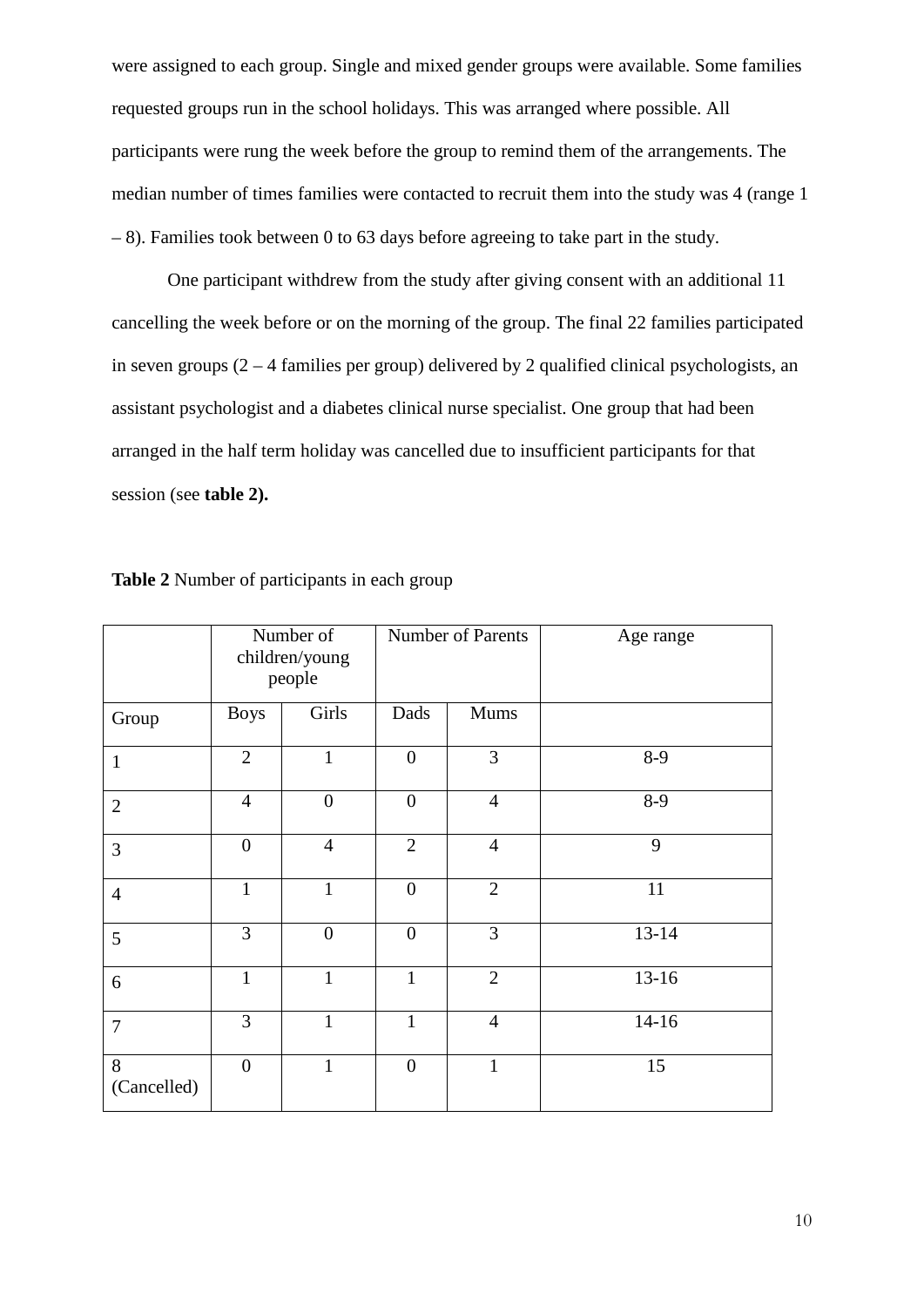**Barriers to participation.** The main reason given for declining to take part was being unwilling to miss school  $(N=35)$ . Other reasons included being busy and not having time  $(N=10)$ , general disinterest in the study  $(N=7)$ , and living too far away  $(N=2)$  or transportation issues  $(N=1)$ .

**Baseline data collection.** A median of 3 (range 1-15) attempts were made to contact people in order to collect baseline data. Baseline data were collected a median of 19.5 days (range 1-115 days) before the group began.

**Follow up data.** Follow up data were collected in clinic (3 young people, 6 parents). over the phone (14 young people, 9 parents) or via post/email (1 young person, 4 parents). A median of 5.5 (range 1-20) attempts were made to contact people in order to complete the follow up data. It took a median of 45 days (range 22-109) to collect follow up data. One family was unwilling to complete the follow up questionnaires and three families could not be contacted. **Table 3** describes the baseline demographics for people approached, consented, and finally participated.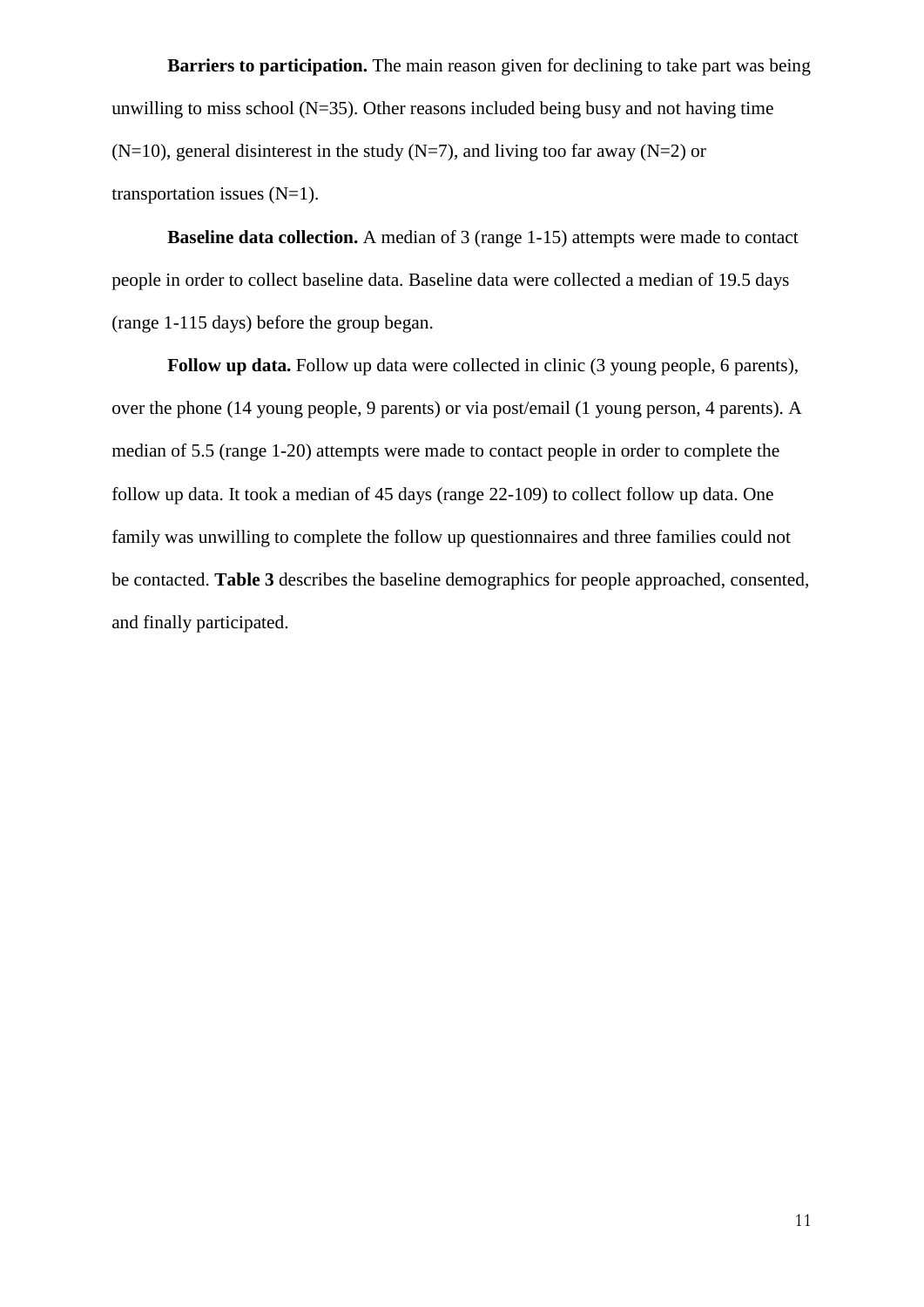**Table 3** Demographic characteristics data and HbA1c for the 89 approached, the 33/34 that consented and completed the baseline questionnaire, and the 22 that participated

|                                                                       | Approached<br>$(N=89)$ | Completed<br>baseline<br>questionnaire<br>$(N=33)$ | Actual<br>participants<br>$(N=22)$ |
|-----------------------------------------------------------------------|------------------------|----------------------------------------------------|------------------------------------|
| Female, n (%)                                                         | 39 (44%)               | 19 (48%)                                           | 8 (36%)                            |
| Age (years), mean (SD)                                                | 12.4(2.5)              | 11.8(2.7)                                          | 11.2(2.8)                          |
| <b>Ethnicity</b>                                                      |                        |                                                    |                                    |
| White, $n$ $(\%)$                                                     | 72 (81%)               | 33 (83%)                                           | 17 (77%)                           |
| Asian/Asian British, n (%)                                            | 8(9%)                  | $4(10\%)$                                          | 3(14%)                             |
| Black, $n$ $(\%)$                                                     | 6(7%)                  | 2(5%)                                              | 1(5%)                              |
| Other, $n$ $(\%)$                                                     | 3(3%)                  | 1(3%)                                              | 1(5%)                              |
|                                                                       |                        |                                                    |                                    |
| Time since diagnosis (years), mean<br>(SD)                            | 6.3(3.4)               | 6.1(3.4)                                           | 6.2(3.2)                           |
| Time since enrolled at clinic<br>(years), mean (SD)                   | 3.6(2.8)               | 3.6(2.6)                                           | 3.91(3.0)                          |
| $HbA_{1c}$ %, mean $(SD)^*$                                           | 8.5(1.4)               | 8.0(1.0)                                           | 8.2(1.1)                           |
| $HbA_{1c}$ mmmol/mol, mean (SD)                                       | 69.4 (11.4)            | 63.9(8.0)                                          | 65.6(11.6)                         |
| Number of hypoglycaemic<br>episodes in the last month<br>Median (IQR) | Not available          | 9.0(7.0)                                           | 9.0(6.8)                           |
| Number of children and young<br>people with High FoH (%)              | Not available          | 17/33(52)                                          | 15/22(61)                          |
| Number of Parents with High FoH<br>(% )                               | Not available          | 31/33(94)                                          | 20/22 (91)                         |

\* The median number of recorded  $HbA_{1c}$  values for each participant was 3 (range 1-5)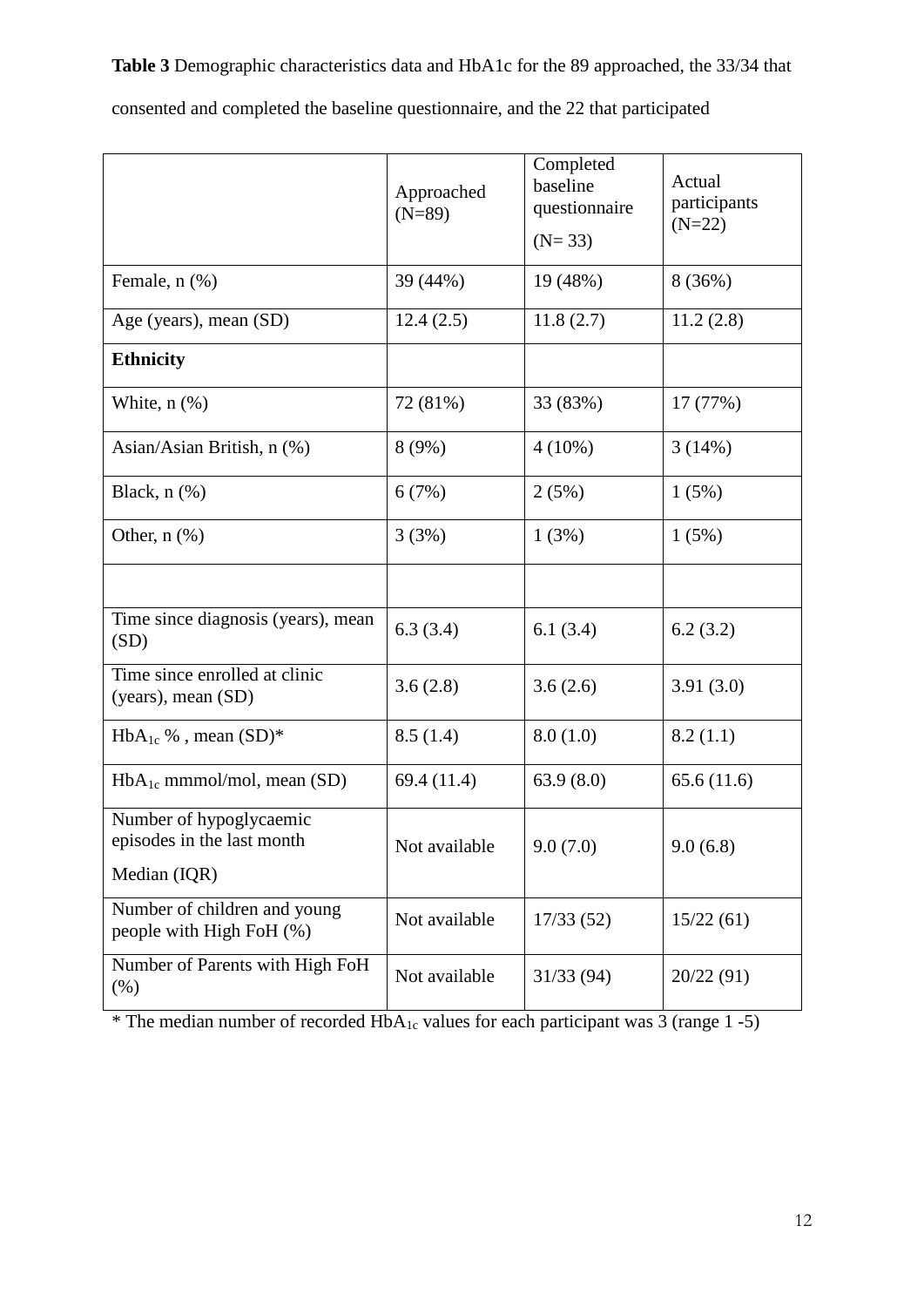# **Acceptability**

Parents and young people recommended the day highly both on the day and at follow up,

found the day useful and enjoyed it (see **table 4**)

**Table 4** Qualitative evaluation

|                                        | Child<br>Mean (Range) | Parent<br>Mean (Range) |
|----------------------------------------|-----------------------|------------------------|
| <b>Recommendation of the day</b>       |                       |                        |
| On the day $*$                         | $9.0(6.5-10)$         | $9.6(7.5-10)$          |
| Follow up (22-109 days later)          | $9.1(8-10)$           | $9.4(5-10)$            |
| Usefulness of the day                  | $8.6(5-10)$           | $8.9(7-10)$            |
| Enjoyment of the day                   | $8.9(3-10)$           | $9.1(5-10)$            |
| <b>Comfort speaking about diabetes</b> |                       |                        |
| Before participation                   | $6.0(1-10)$           | $8.5(1-10)$            |
| After participation                    | $7.4(3-10)$           | $8.8(1-10)$            |

\**N=*22 for evaluation on the day; 21 completed the follow up qualitative evaluation

Participants were unanimously enthusiastic and positive about the workshop. **Table 5** summarizes the themes that emerged form a thematic analysis of the quotes.

| General enjoyment of the day<br>Theme 1 |                                                  |
|-----------------------------------------|--------------------------------------------------|
| Theme 2                                 | Parents listening to their children              |
| Theme 3                                 | Comfort with sharing and speaking about diabetes |
| Theme 4                                 | Recognizing personal strengths                   |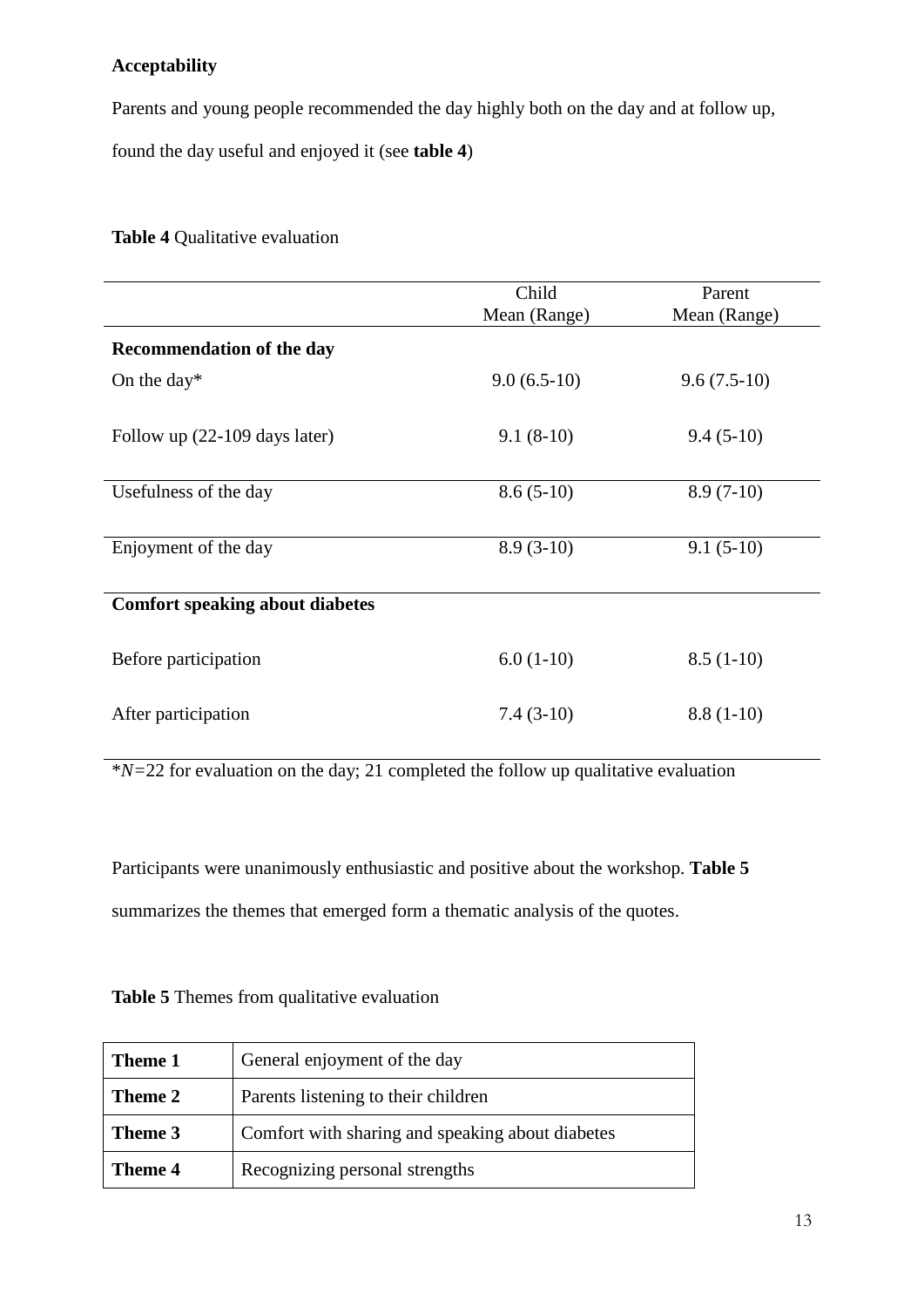| Theme 5 | Learning about diabetes   |
|---------|---------------------------|
| Theme 6 | Improving self-management |

Quotes are also given below in order to illustrate the themes. Quotes from young people are identified by gender and age.

*"I enjoyed the day because we got to explain how we feel and share what we are going through."* (Girl, 9)

*"The day has boosted my child's confidence. She was very apprehensive about attending but was made to feel relaxed and valued during the day. She was able to talk in front of new people and share her knowledge which was a huge achievement for her."* (Parent)

*"My son used to have a negative attitude towards hospitals, but this was much more fun and engaging."* (Parent)

Parents enjoyed listening to their children talk about their diabetes knowledge.

*"It was good to see that she can manage it, and understands what affects her blood sugar and see her confidence grow from sharing her knowledge with others and feeling comfortable with talking to others."* (Parent)

*"It was nice that he realized he is very knowledgeable. It also made me see how wonderful and amazing he is."* (Parent)

*"I will allow her more freedom and not be the one making all the decisions, because she clearly knows what is going on and what she needs to do when she's high or low."* (Parent)

Both young people and parents liked sharing ideas and meeting others with diabetes. Young people also indicated that they felt more comfortable speaking about diabetes after participation as opposed to before

*"It was amazing to realize that others felt the way I did."* (Girl, 11)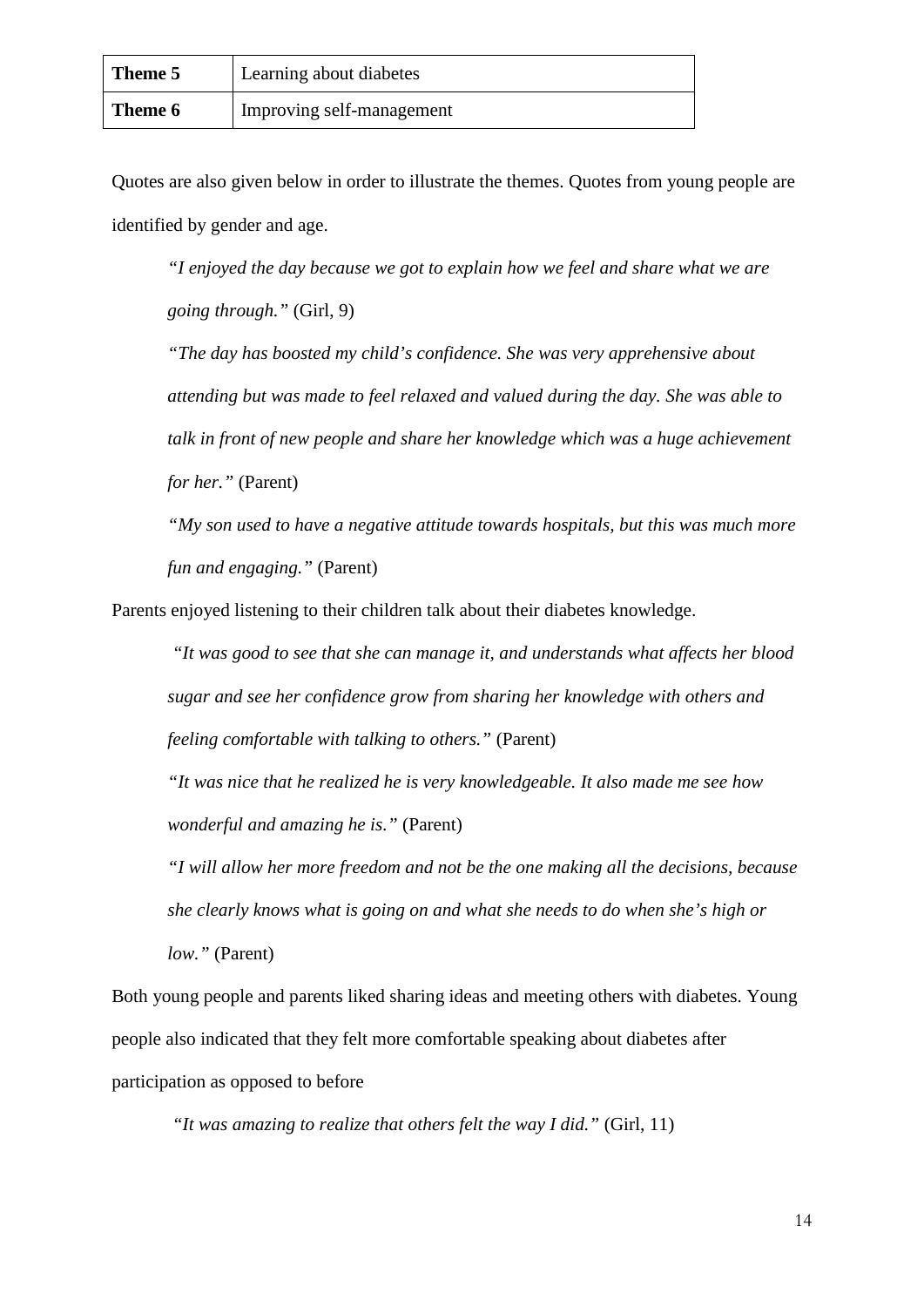*"It was interesting to see how other people are affected differently by low or high blood sugar."* (Boy, 13)

*"It's good to know that others are going through with the same situation, it makes you feel connected. Otherwise you think you're the only one. You don't get many opportunities like this."* (Parent)

Other themes from the feedback were recognizing personal strengths, learning about diabetes, and improving self-management. Parents and young people identified how working in the group had helped them see they were doing well.

*"I know more about diabetes than I think and know how to look after myself."* (Boy, 15)

*"I realized that we're all coping quite well, even when we think we're not, and our worries are all quite similar."* (Parent)

*"I realized that I deal quite well with pressure and we're not falling apart—I can pat myself on the back for that."* (Parent)

Even though many participants had extensive education on diabetes, they still found that the day enabled them to learn more about diabetes.

*"I learned what HbA1c means and stands for."* (Girl, 9)

*"The insulin game showed me what things affected blood glucose, and how one thing can make it go either way."* (Boy, 13)

*"I've learned more about diabetes today than I did in three years!"* (Parent)

Participants also identified how the day improved their self-management.

*"I will be more aware of what happens when I'm high or low, and pay more attention to what my body is telling me."* (Boy, 14)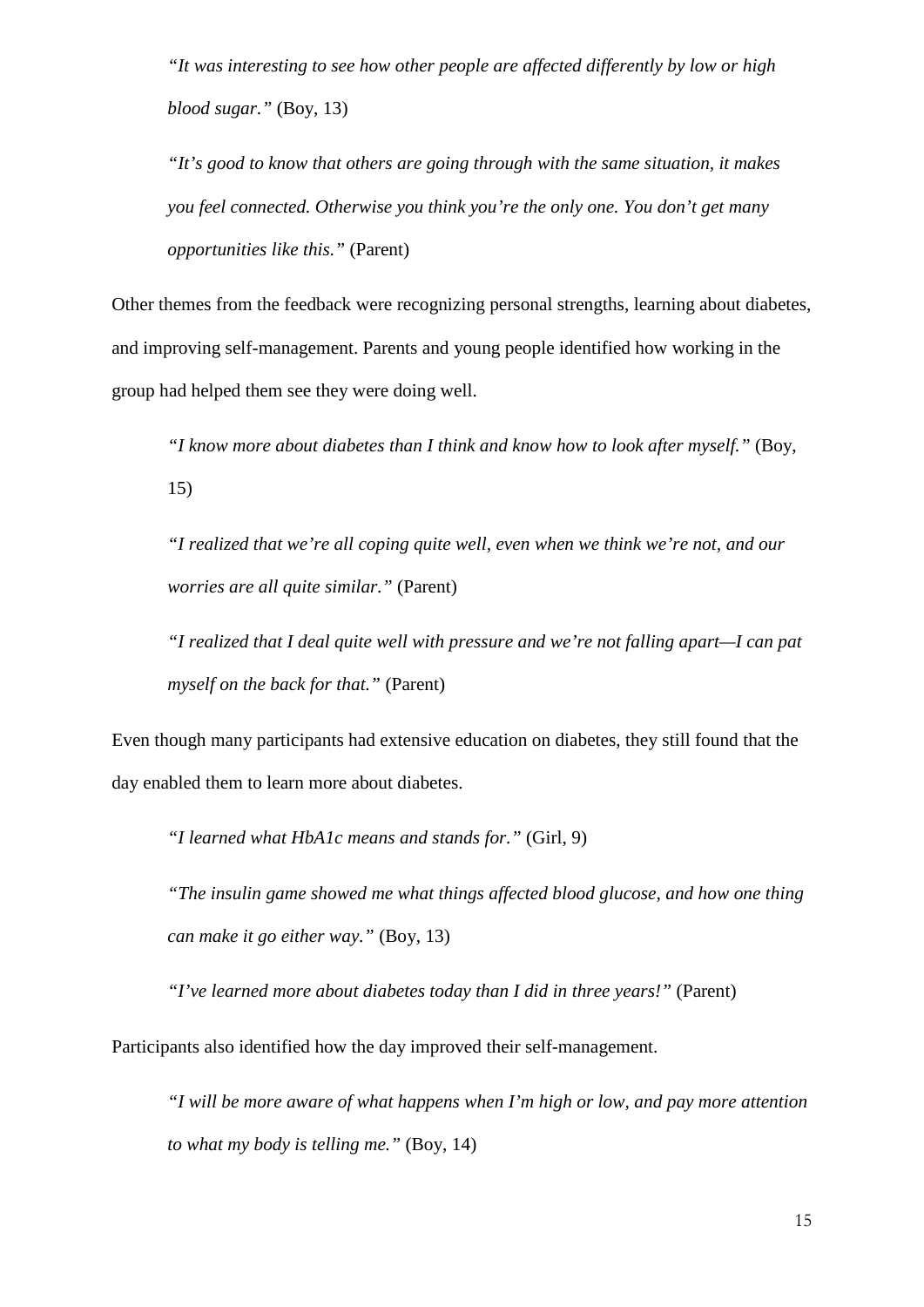*"My son managed to do a cannula change with confidence—this has proved challenging in the past so it is a huge step forward."* (Parent)

In the young people's session a leaflet was developed called 'What you need to know about

T1 Diabetes'. This is available on the UCLH diabetes website

(https://www.uclh.nhs.uk/OurServices/ServiceA-

Z/CYPS/PDIAB/Documents/What%20young%20people%20would%20like%20everyone%2 0to%20know%20about%20Type%201%20Diabetes.pdf)

# **Quantitative results**

**Table 6** shows the number of children and young people and parents identified as having high FoH. The first two columns were the 33 families that signed up to take part; the final columns are those that attended the groups

**Table 6** Number of children, young people (YP), and parents with high FoH

|                   | All YP<br>$N=33$ | All parents<br>$N=33$ | <b>Baseline</b><br>YP<br>$N=22$ | <b>Baseline</b><br>parent<br>$N=22$ | Follow-up<br>YP<br>$N=18$ | Follow-up<br>parent<br>$N=19$ |
|-------------------|------------------|-----------------------|---------------------------------|-------------------------------------|---------------------------|-------------------------------|
| Low FoH<br>$(\%)$ | 16(49)           | 2(6)                  | 7(32)                           | 2(9)                                | 9(50)                     | 0(0)                          |
| High FoH<br>(96)  | 17(51)           | 31 (94)               | 15 (68)                         | 20(91)                              | 9(50)                     | 19 (100)                      |

**Table 7** shows the number of hypoglycaemic episodes in the month preceding completion of baseline date. The number in the follow up column is the number in the month preceding collection of follow up data which was at least a month after the group.

## **Table 7** Number of hypoglycaemic episodes

|                                                                        | <b>Baseline</b><br>$(N=22)$ | Follow up<br>$(N=19)$ |
|------------------------------------------------------------------------|-----------------------------|-----------------------|
| No. of hypoglycaemic episodes<br>(in the last 1 month)<br>Median (IQR) | $9.0(2.3-9.0)$              | $4.0(2.0-9.0)$        |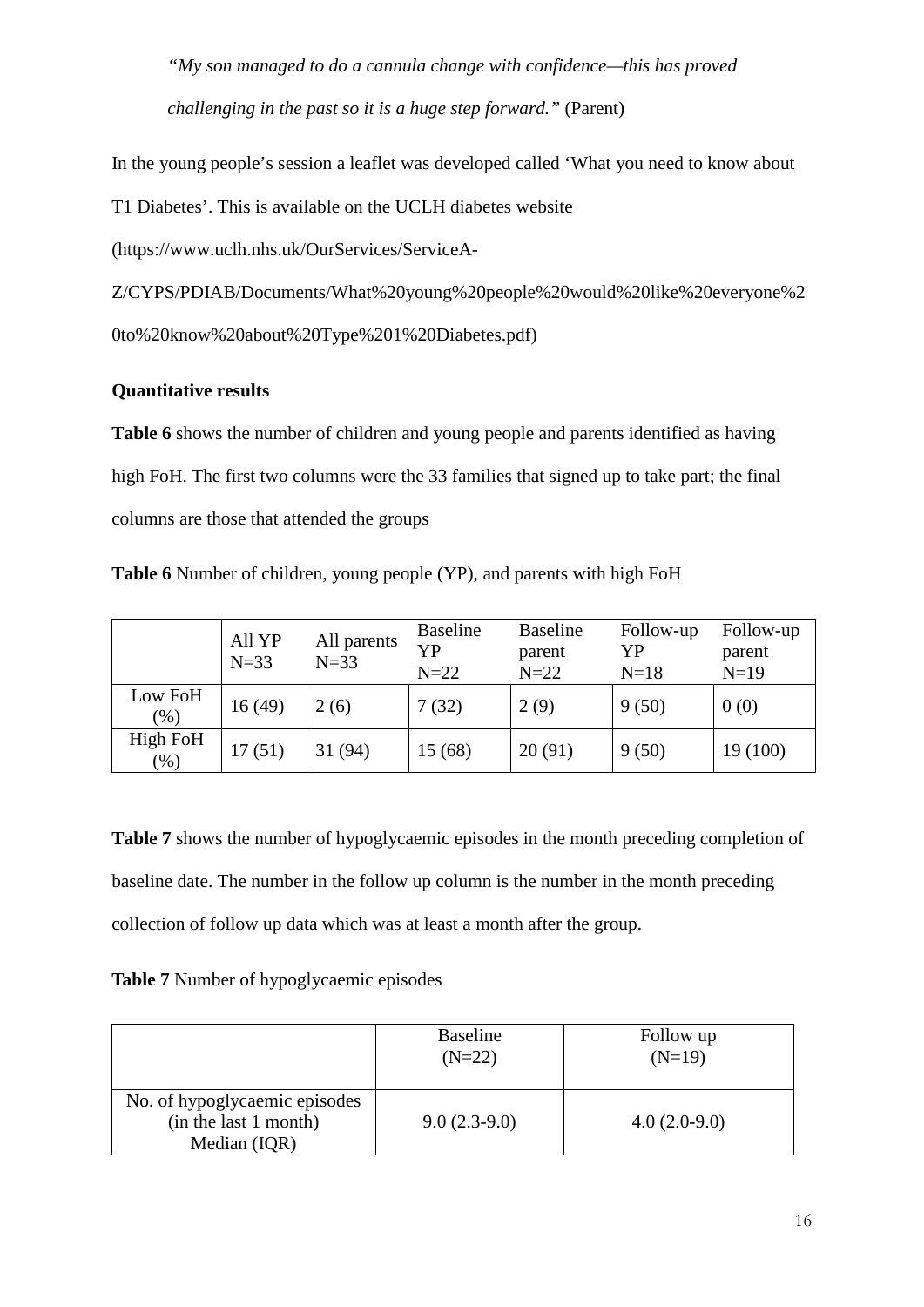| $HbA_{1c}$ *<br>Mean (SD) | $N=22$     | $N=22$     |
|---------------------------|------------|------------|
| %                         | 8.2(1.1)   | 8.1(1.2)   |
| mmol/mol                  | 66.0(11.6) | 65.0(13.3) |

 $*$  Data collected from clinic database therefore N=22 at both baseline and follow up

**Table 8** shows the HFS behaviour and worry scores at baseline and follow up.

# **Table 8** HFS

# **OPTION 1 Baseline and follow up data on the HFS for young people (YP) and parents identified as having High FoH at baseline (higher scores indicating higher FoH).**

|                                                                          | <b>YP</b> Baseline | <b>Parent Baseline</b> | YP Follow up | <b>Parent Follow</b><br>up |
|--------------------------------------------------------------------------|--------------------|------------------------|--------------|----------------------------|
|                                                                          | Mean $(SD)$        | Mean $(SD)$            | Mean $(SD)$  | Mean $(SD)$                |
| <b>Outcomes</b>                                                          | $(N=15)$           | $(N=20)$               | $(N=13)$     | $(N=17)$                   |
| <b>Behavior</b><br>score I<br>(maintenance)<br>of high blood<br>glucose) | 39.7(20.8)         | 42.9(22.2)             | 29.5(18.1)   | 43.1(12.3)                 |
| <b>Behavior</b><br>score II<br>(avoidance of<br>hypoglycemic<br>risks)   | 64.3 (17.9)        | 68.5(14.1)             | 61.5(32.1)   | 78.5 (17.1)                |
| Worry score                                                              | 39.7 (18.9)        | 53.6(20.0)             | 32.1(20.2)   | 49.1 (20.7)                |

# **OPTION 2 Baseline and follow up data on the HFS for all young people (YP) and parents (higher scores indicating higher FoH).**

|                                                              | <b>YP</b> Baseline | <b>Parent Baseline</b> | YP Follow up | <b>Parent Follow</b><br>up |
|--------------------------------------------------------------|--------------------|------------------------|--------------|----------------------------|
|                                                              | Mean $(SD)$        | Mean $(SD)$            | Mean $(SD)$  | Mean $(SD)$                |
| <b>Outcomes</b>                                              | $(N=22)$           | $(N=22)$               | $(N=18)$     | $(N=19)$                   |
| <b>Behavior</b><br>score I<br>(maintenance)<br>of high blood | 35.2(18.6)         | 41.7(22.4)             | 28.0(17.0)   | 41.7(12.7)                 |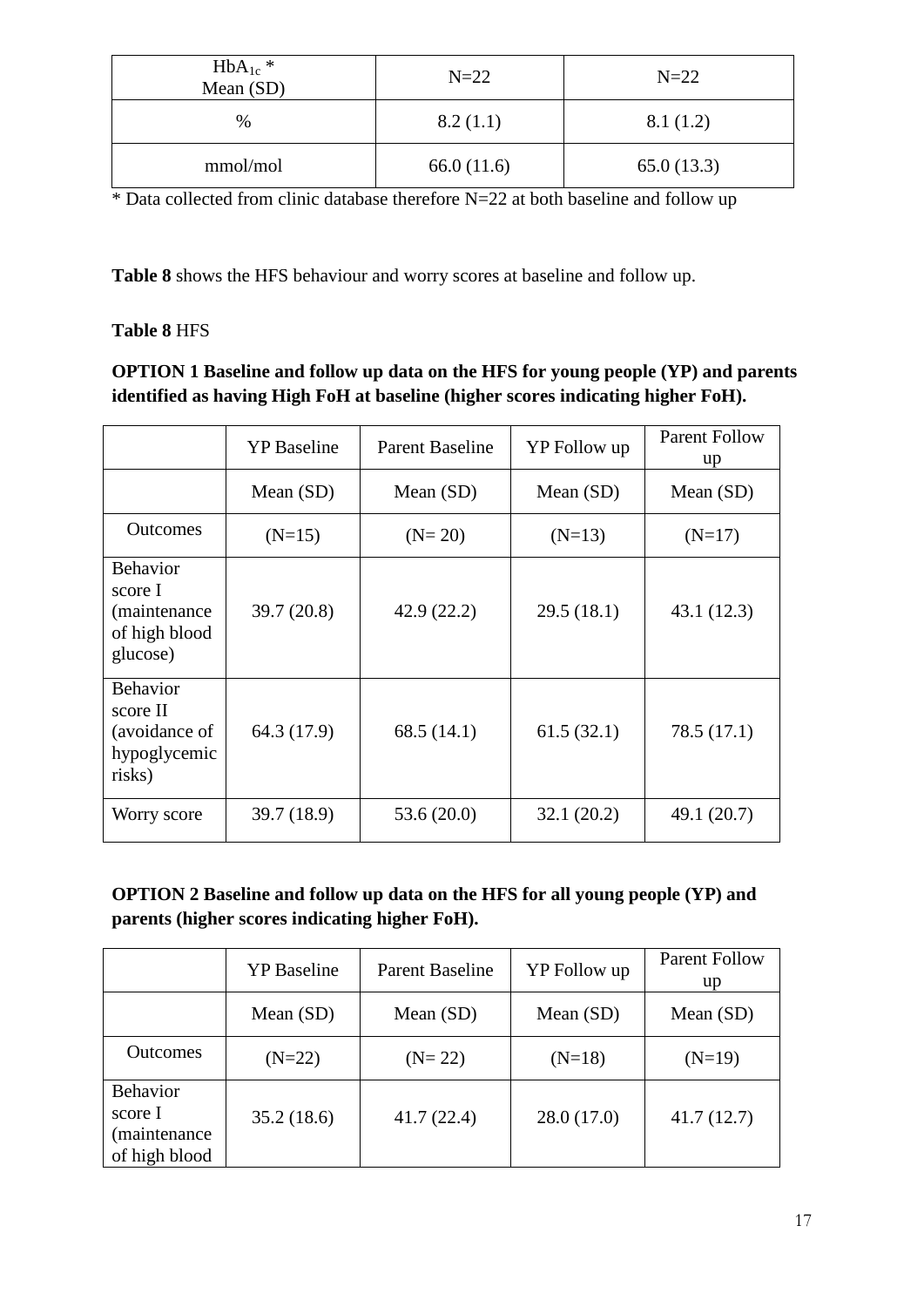| glucose)                                                               |            |            |             |               |
|------------------------------------------------------------------------|------------|------------|-------------|---------------|
| <b>Behavior</b><br>score II<br>(avoidance of<br>hypoglycemic<br>risks) | 53.2(23.5) | 67.0(18.3) | 59.2 (12.8) | 79.5 (16.6)   |
| Worry score                                                            | 29.9(21.5) | 50.6(21.5) | 26.0(20.1)  | 49.7 $(20.0)$ |

As the study was primarily to assess the acceptability and feasibility of the intervention the data from the other questionnaires are not given.

### **Discussion**

An acceptable and deliverable programme that is age-appropriate and addresses the self-identified needs of children and young people with T1DM and their parents in relation to hypoglycaemia and blood glucose management was developed by working with young people and their families. All of the focus group participants were clear that it was essential to include a number of aspects of glucose management and not to only focus on FoH. It therefore included activities identified by young people and parents to have the potential to improve blood glucose control, which were delivered alongside diabetes education material. In addition, young people and families preferred for the intervention to be delivered as a oneday programme, and include a one-hour session with separate discussions for young people and parents.

Families were happy to complete the questionnaires that were used in the study; however the small sample size meant that statistical comparison of the baseline and follow up data is not appropriate. Parents had much higher FoH than their children with little suggestion that this changed following the intervention, though there was a small reduction in the number of hypos reported by the families without apparently compromising HbA1c levels which remained steady. Families also reported a number of positive changes in relation to the day, such as being able to listen to and understand each other more, feeling more comfortable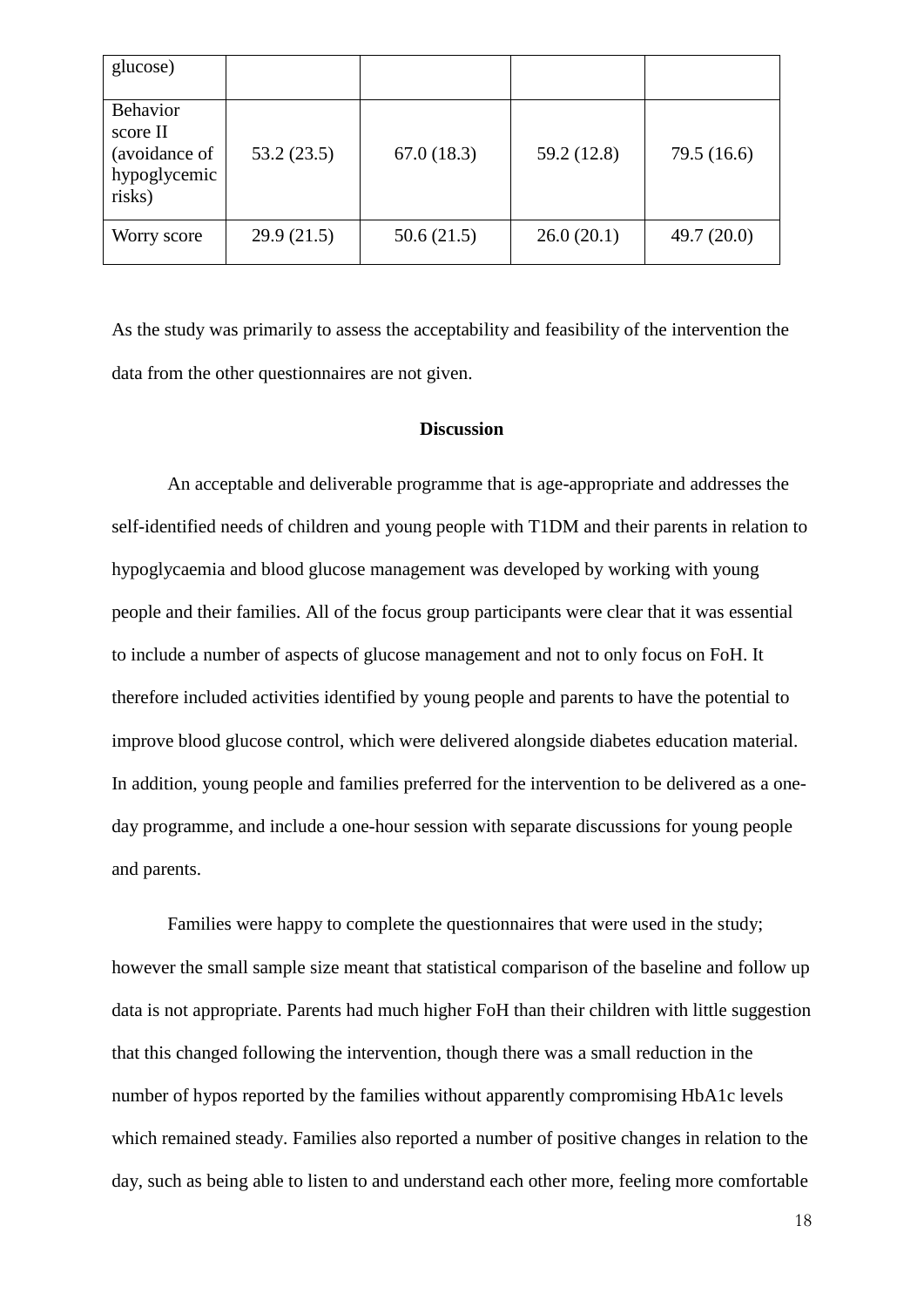speaking about diabetes, learning more about diabetes, recognizing personal strengths, and improving self-management. For example, young people appreciated being listened to and felt their knowledge was valued and respected, and commented on how the activities helped them pay more attention to their bodies and how to recognize symptoms of hypo- or hyperglycaemia.

In clinic families repeatedly request additional support, yet the research assistant had to call up to eight times in order to discuss the project with families and the time that it took for families to decide to take part ranged between 0-63 days (median=8.5 days). The amount of time this would take a member of the clinical team to complete would impact significantly on the ability of most services offering the programme. Despite over 90% of parents scoring as high FoH on the HFS scales, only 33% initially agreed to participate with an additional third of these families dropping out at the last minute bringing the final recruitment rate to 25%. Last minute cancellation and drop out has an impact on clinical delivery – it is much harder to run a group if only 1 or 2 participants turn up on the day (Christie et al., 2014).

The main reason given for declining to take part was being unwilling to miss school (N=35); however for the 2 groups offered during the school holiday 3 dropped out at the last minute which meant one of the groups had to be cancelled. Although there were very few demographic differences between the eligible and final participant samples, our clinical impression was that families with children in year 7 or above were less willing to miss school. However, the group offered in the holidays for a group of young people in year 9/10 was the one that had to be cancelled. There is thus a sense of ambivalence where in clinics families ask for psychological support alongside practical glucose management advice, yet when it is offered there is limited take up. Future groups could test out weekend sessions to better accommodate the schedules of young people and parents.

Moreover, we found practical difficulties collecting data with significant variation in the time between recruitment and collection of baseline data and when groups began with up

19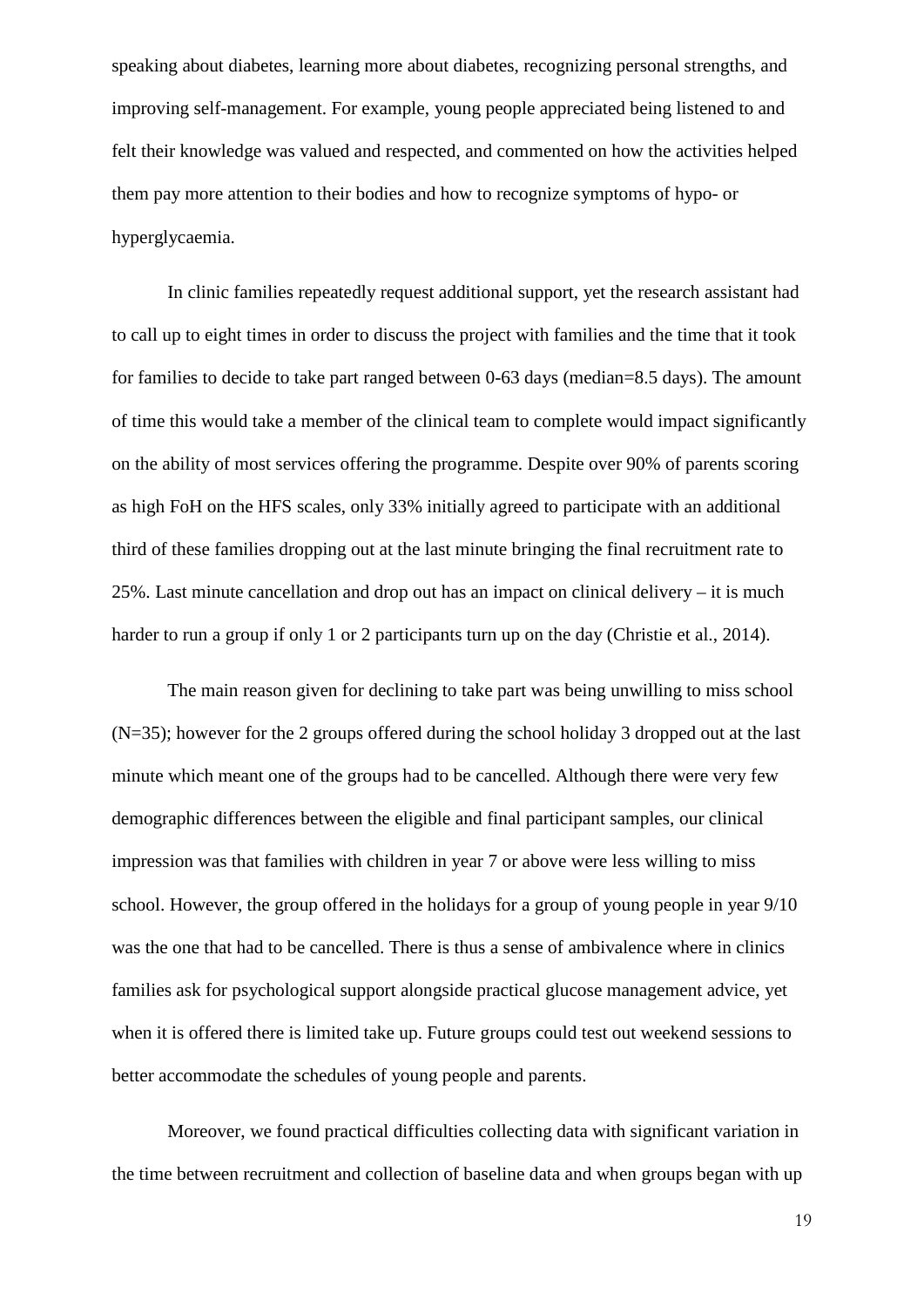to 15 attempts (median  $= 3$ ) to recruit families and up to 115 days to collect the baseline data (median=19.5). There were also practical difficulties collecting follow up data a month after the group finished. Up to 20 attempts (median of 5.5) were made to contact people in order to collect follow up data. We attempted to collect data in clinic but the majority had to be collected over the phone if people didn't attend clinic appointments until 3 months after the end of the group. A small amount was collected by post/email (1 young person, 4 parents). This would need to be carefully thought about in the design of a RCT and more importantly in collection of outcomes for a clinical service. For the study this was only possible with a dedicated research assistant and even with the ability to keep chasing families we only achieved 80% follow up.

Nevertheless, the study showed that it was possible to design an intervention that was taken up by 25% of eligible families and that all of the families, children, and young people found the groups enjoyable and useful. There is a suggestion that there was a reduction in hypoglycaemic episodes without compromising overall metabolic control. The qualitative feedback suggests that the group had an impact on how parents perceived their children's ability to manage their diabetes and on young people's ability to communicate with others about diabetes. The programme offered families the chance to learn diabetes-related information from each other, and to reflect on and acknowledge each other's strengths, experiences, and abilities. This had an impact on parent-child relationships and communication, as well as on how they feel about diabetes and how to manage it in the future.

#### **Conclusions**

In summary, we have developed an intervention to help children and young people with T1D and their parents/cares better manage blood glucose levels and decrease FoH. By involving patients and families in the development process helped ensure high acceptability and usefulness of the final programme. However, the study also identified certain challenges

20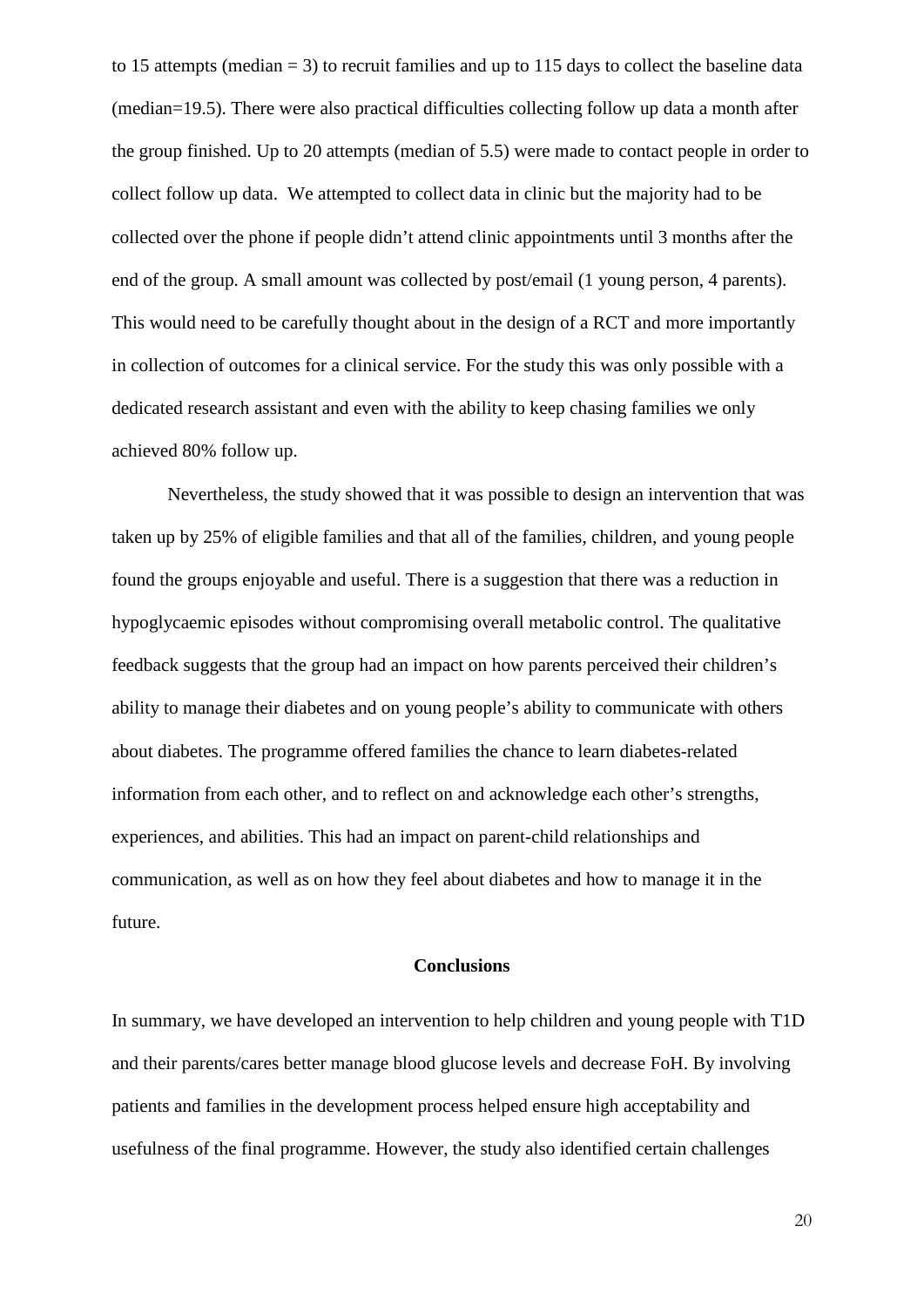regarding recruitment and organization of the groups due to last minute cancellations. The current study also identified practical difficulties with collecting baseline and follow-up data, such as the number of attempts needed to contact families and the expected drop-out rate. All these factors are informative and should be considered when a future RCT.

#### **References Cited**

- Albarracin, J., Gillette, J. C., Earl, A. N., Glasman, L. R., Durantini, M. R., & Ho, M. H. (2005). A test of major assumptions about behavior change: A comprehensive look at the effects of passive and active HIV-prevention interventions since the beginning of the epidemic. *Pyschologiccal Bulletin, 131,* 856-897.
- Anderson, B. J., Auslander, W. F., Jung, K. C., Miller, J. P., & Santiago, J. V. (1990). Assessing family sharing of diabetes responsibilities. *Journal of Paediatric Psychology, 14*(4), 477-492.
- Barnard, K., S. Thomas, P. Royle, K. Noyes, and N. Waugh, 2010, Fear of hypoglycaemia in parents of young children with type 1 diabetes: a systematic review: BMC Pediatr, v. 10, p. 50.
- Barnard, K., Thomas, S., Royle, P., Noyes, K., & Waugh, N. Fear of hypoglycaemia in parents and young children with type 1 diabetes: a systematic review. Centre for Reviews and Dissemination, 2011, <http://www.crd.york.ac.uk/CRDWeb/ShowRecord.asp?AccessionNumber=1201000 7782>,
- Brouhard BH: Hypoglycemia. In Diabetes mellitus in children and adolescents. Philadephia: W.B. Saunders; 1987:169-178
- Christie D. & Channon S. The potential for motivational interviewing to improve outcomes in the management of diabetes and obesity in paediatric and adult populations: a clinical review. Diabetes, obesity & metabolism 2014;**16**(5):381-7.
- Christie, D., Thompson, R., Sawtell, M., Allen, E., Cairns, J., Smith, F., ...Viner, R.(2014). Structured, intensive education maximising engagement, motivation and long-term change for children and young people with diabetes: a cluster randomised controlled trial with integral process and economic evaluation - the CASCADE study. *Health Technol Assess*, 18 (20), 1-202
- Christie, D., Strange, V., Allen, E., Oliver, S., Wong, I. C., Smith, F., … Elbourne, D. 2009, Maximising engagement, motivation and long term change in a Structured Intensive Education Programme in Diabetes for children, young people and their families: Child and Adolescent Structured Competencies Approach to Diabetes Education (CASCADE): BMC Pediatr, v. 9, p. 57.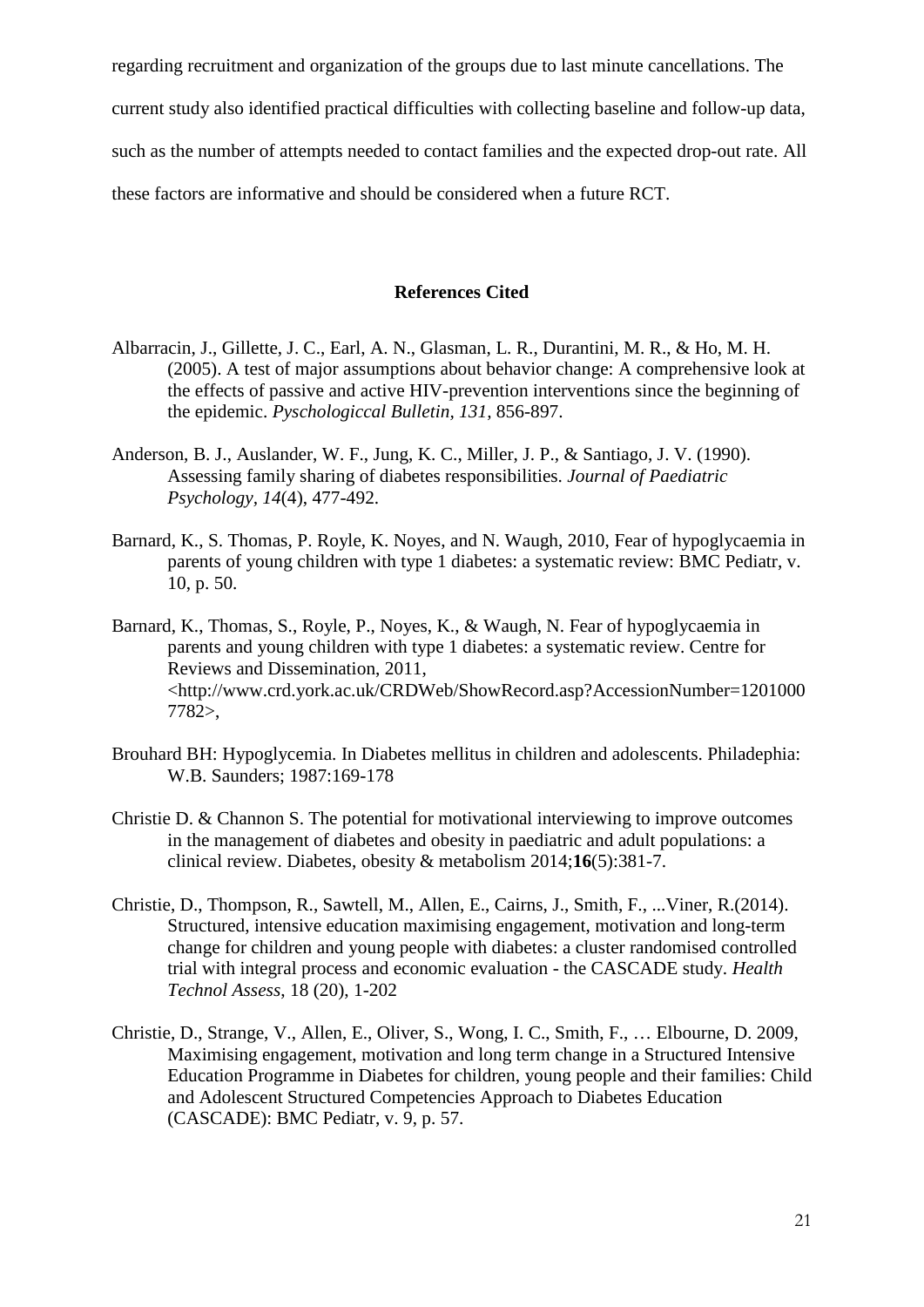- Cox, D., L. Gonder-Frederick, W. Polonsky, D. Schlundt, D. Julian, and W. Clarke, 1995, A multicenter evaluation of blood glucose awareness training-II: Diabetes Care, v. 18, no. 4, p. 523-528.
- Cox, D., L. Ritterband, J. Magee, W. Clarke, and L. Gonder-Frederick, 2008, Blood glucose awareness training delivered over the internet: Diabetes Care, v. 31, no. 8, p. 1527- 1528.
- Delamater, A. M., 2009, Psychological care of children and adolescents with diabetes: Pediatr Diabetes, v. 10 Suppl 12, p. 175-184.
- George E, Iveson C, & Ratner H. *Problem to solution: Brief therapy with individuals and families*: BT Press, 1999.
- Gonder-Frederick, L., M. Nyer, J. A. Shepard, K. Vajda, and W. Clarke, 2011, Assessing fear of hypoglycemia in children with Type 1 diabetes and their parents: Diabetes Manag.(Lond), v. 1, no. 6, p. 627-639.
- Gonder-Frederick, L. A., K. A. Vajda, K. M. Schmidt, D. J. Cox, J. H. Devries, O. Erol, K. Kanc, H. Schachinger, and F. J. Snoek, 2013, Examining the Behaviour subscale of the Hypoglycaemia Fear Survey: an international study: Diabet.Med., v. 30, no. 5, p. 603-609.
- Gregory, J., Robling, M., Bennert, K., Channon, S., Cohen, D., Crowne, E., … Thomas-Jones, E. 2011, Development and evaluation by a cluster randomised trial of a psychosocial intervention in children and teenagers experiencing diabetes: the DEPICTED study: Health Technol.Assess., v. 15, no. 29, p. 1-202.
- Hajos, T. R. S., Polonsky, W. H., Pouwer, F., Gonder-Frederick, L., & Snoek, F. J. (2014). Toward defining a cutoff score for elevated fear of hypoglycaemia on the hypoglycamia fear survey worry subscale in patients with type 2 diabetes. *Diabetes Care, 37,* 102-108.
- Hampson, S. E., T. C. Skinner, J. Hart, L. Storey, H. Gage, D. Foxcroft, A. Kimber, K. Shaw, and J. Walker, 2001, Effects of educational and psychosocial interventions for adolescents with diabetes mellitus: a systematic review: Health Technol.Assess., v. 5, no. 10, p. 1-79.
- La Greca, A. M. (1992). *Brief Manual for the Self Care Inventory.* Miami, FL: Author.
- Nurick, M. A., & S. B. Johnson, 1991, Enhancing blood glucose awareness in adolescents and young adults with IDDM: Diabetes Care, v. 14, no. 1, p. 1-7.
- Patton, S. R., L. M. Dolan, R. Henry, and S. W. Powers, 2008, Fear of hypoglycemia in parents of young children with type 1 diabetes mellitus: J Clin Psychol.Med Settings., v. 15, no. 3, p. 252-259.
- Varni, J. W., Burwinkle T. M., Jacobs J. R., Gottschalk, M., Kaufman, F., Jones, K. L. The PedsQL in type 1 and type 2 diabetes: reliability and validity of the Pediatric Quality of Life Inventory Generic Core Scales and type 1 Diabetes Module. Diabet Care 2003; 26: 631-7.